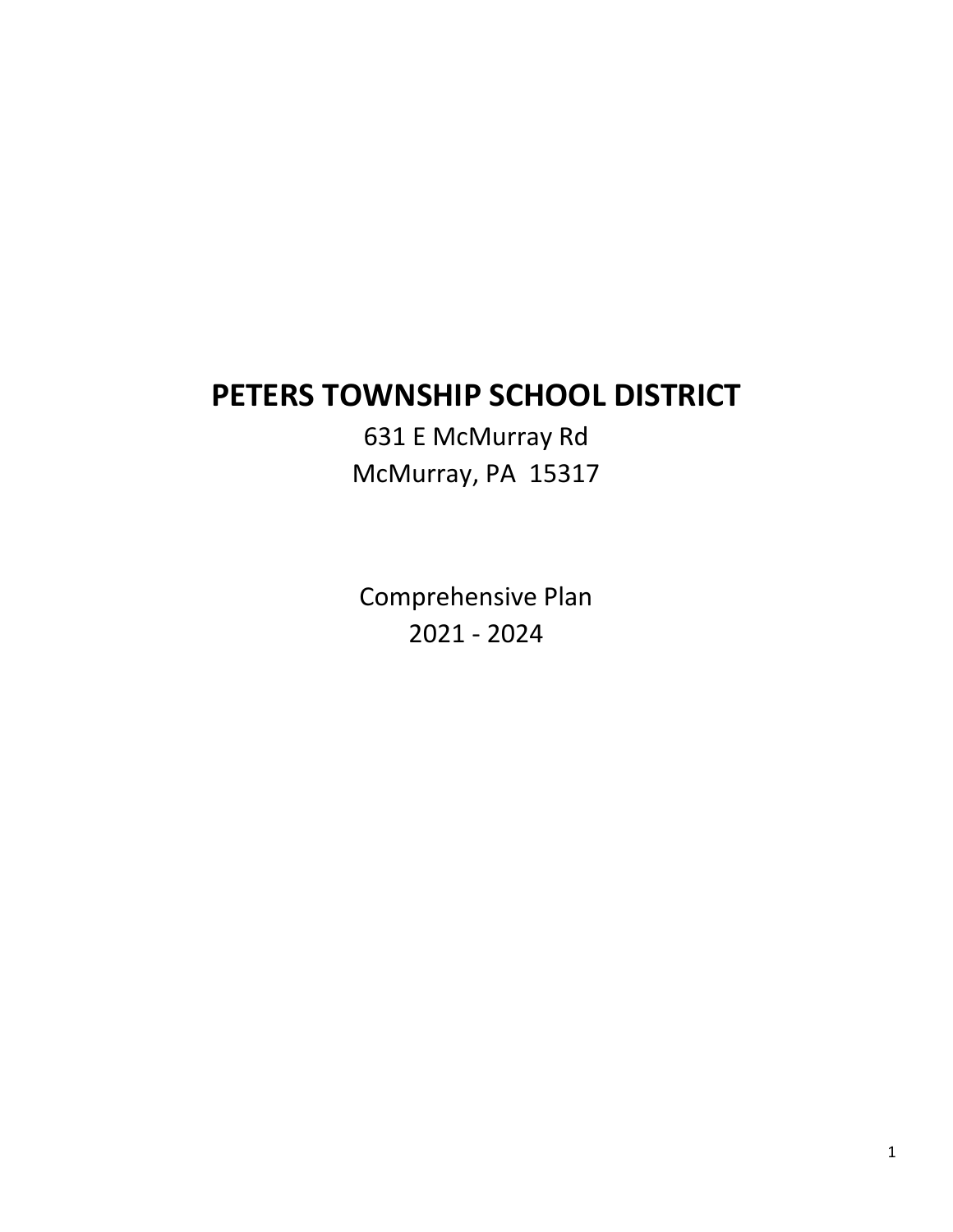# **Steering Committee**

| <b>Name</b>           | <b>Position/Role</b> | <b>Building/Group/Organization</b> | <b>Email</b>        |
|-----------------------|----------------------|------------------------------------|---------------------|
| Dr. Jeannine French   | Administrator        | District                           | frenchj@pt-sd.org   |
| Dr. Jennifer Murphy   | Administrator        | <b>District</b>                    | murphyj@pt-sd.org   |
| Dr. Michael Fisher    | Administrator        | <b>District</b>                    | fisherm@pt-sd.org   |
| Patricia Kelly        | Administrator        | <b>District</b>                    | kellyp@pt-sd.org    |
| April Ragland         | Administrator        | <b>District</b>                    | raglanda@pt-sd.org  |
| Dr. Lori Pavlik       | Administrator        | School                             | pavlikl@pt-sd.org   |
| Adam Sikorski         | Administrator        | School                             | sikorskia@pt-sd.org |
| <b>Blair Stoehr</b>   | Administrator        | School                             | stoehrb@pt-sd.org   |
| <b>Greg Marquis</b>   | Administrator        | School                             | marquisg@pt-sd.org  |
| <b>Robert Garvey</b>  | Administrator        | School                             | garveyr@pt-sd.org   |
| <b>Caroline Abele</b> | <b>Staff Member</b>  | School                             | abelec@pt-sd.org    |
| Harry Bushmire        | <b>Staff Member</b>  | School                             | bushmireh@pt-sd.org |
| Jeff Sudol            | <b>Staff Member</b>  | School                             | sudolj@pt-sd.org    |
| Amanda Slagle         | <b>Staff Member</b>  | School                             | slaglea@pt-sd.org   |
| Dr. Nancy Hobbs       | <b>Staff Member</b>  | School                             | hobbsn@pt-sd.org    |
| Minna Allison         | <b>Board Member</b>  | District                           | allisonm@pt-sd.org  |
| Lisa Anderson         | <b>Board Member</b>  | <b>District</b>                    | andersonl@pt-sd.org |
| <b>Julie Collins</b>  | Parent               | District                           |                     |
| Samantha McVicker     | Parent               | <b>District</b>                    |                     |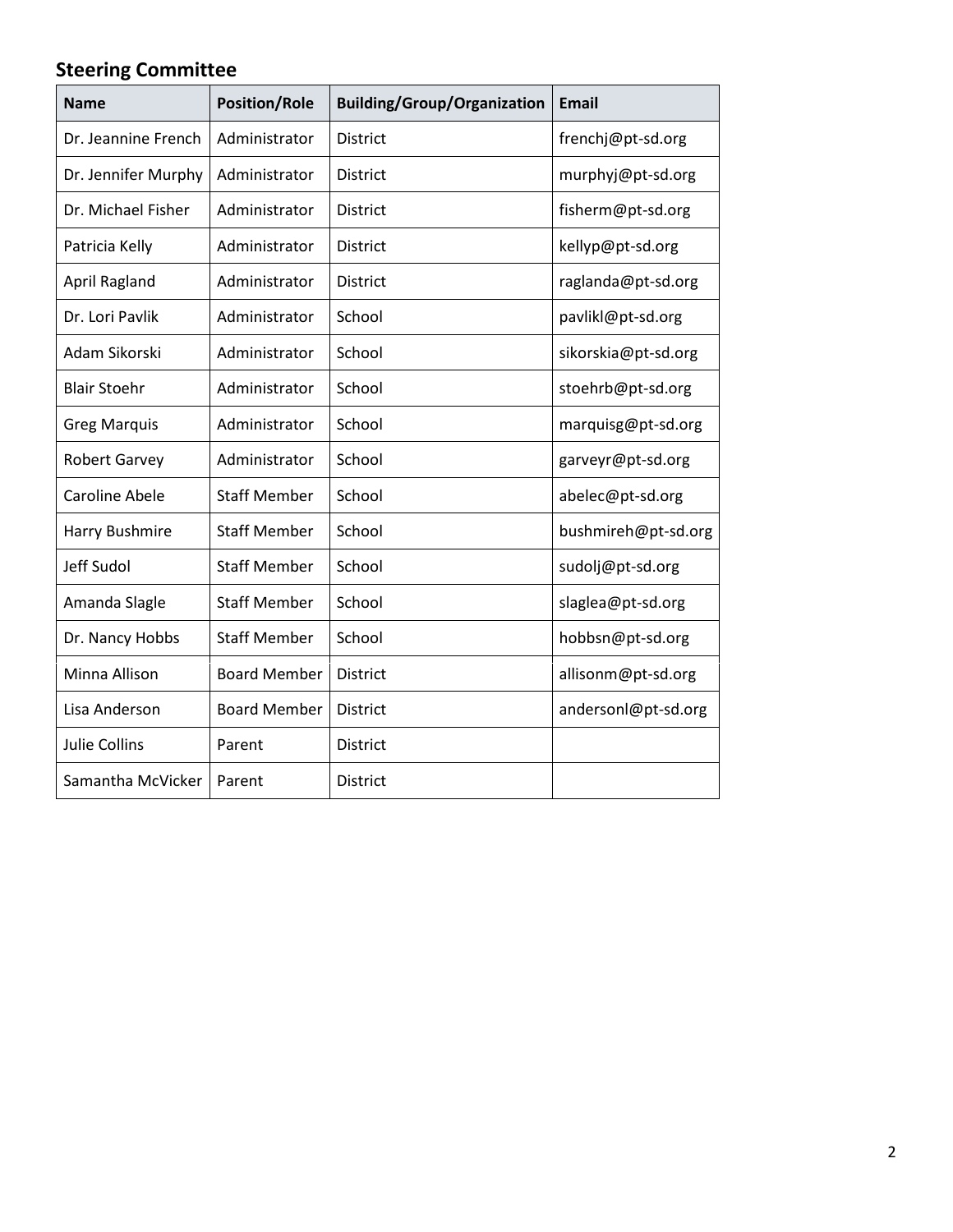### **LEA Profile**

#### **Historical Background**

Peters Township was incorporated in 1781 as one of the 13 original Townships of Washington County when it became part of Pennsylvania. Prior to 1781, the Peters Township area was part of Virginia. Over the years, portions of Peters Township were sectioned off to form other municipalities; eventually, leaving the present configuration of 19.5 square miles.

Peters Township was named after William "Indian" Peters. The Indian name has long-been associated with Peters Township. Some of the first settlers were the Wright Brothers (James & Joshua), James Matthews, John Sweringer, Rev. David Phillips, Andrew Dunlevy, Daniel Townsend and Robert Bell. Peters was initially a farming community and then later coal became a major industry that resulted in the development of the neighborhood of Hackett.

Peters Township remained a sparsely populated rural community until the 1950s with a reported population of 3,004. With suburbanization, Peters Township more than doubled in size from 1950 to 1960 to a population of 7,126. This steadily increased to the 2000 population of 17,566. Since then the population has continued its steady climb to the current population in 2019 of 22,044.

In 1976, the Township's Home Rule Charter became effective. The Township's current Arrowhead logo was adopted with the new Home Rule Charter. It was designed by local artist, Robert Chamberlain, who used an arrowhead found in Peters Township as the pattern.

#### **Geographic Location**

Peters Township is located about 15 miles south of Pittsburgh in the northeastern corner of Washington County. This suburban community, with a rich sense of tradition is quickly changing from a rural, farm community to a suburban, uppermiddle class neighborhood. That unique rural charm, an excellent school system, quality recreation programs and facilities, spacious wooded building lots, easy access to plenty of shopping and dining establishments, and low taxes are just a few of the reasons people have chosen to live in this community.

Peters Township includes the towns of McMurray and Venetia. The Township offers such amenities as swim clubs, country clubs, the Montour Trail and a recreation center. The Township is characterized as being progressive and traditional.

Peters Township is fortunate to have 513 acres of outdoor recreational land that include playground areas, fishing, outdoor stage, conservancy area, walking trails, sports fields, and picnic shelters. A Community Recreation Center with year-round recreation programs for all ages is also accessible to the Township residents.

#### **Community Profile**

The District works in partnership with the police department, fire department and municipality as well as the chamber of commerce in the provision of services. The District is also fortunate to collaborate with the public library and various arts organization. Civic groups, such as the Rotary, Chamber of Commerce, medical, law, and faith based organizations partner with the District as well. "Character Counts" is a nationally recognized joint initiative that promotes respect, responsibility, and honesty with the schools and in the community. This program fosters collaboration between the partnering organizations.

The Municipality of Peters Township and the Peters Township School District share several joint ventures including: District-nominated representatives to the Township's Parks and Recreation Board, the Cable TV Board, and the sharing of equipment and facilities for the Channel 7 Public Access Cable Television Studio. The Township's parks and recreation departments often schedule activities in the District, and the Township's Recreation Leagues offer support to school sports. The Peters Township Police Department leads the local DARE (Drug Abuse Resistance Education) program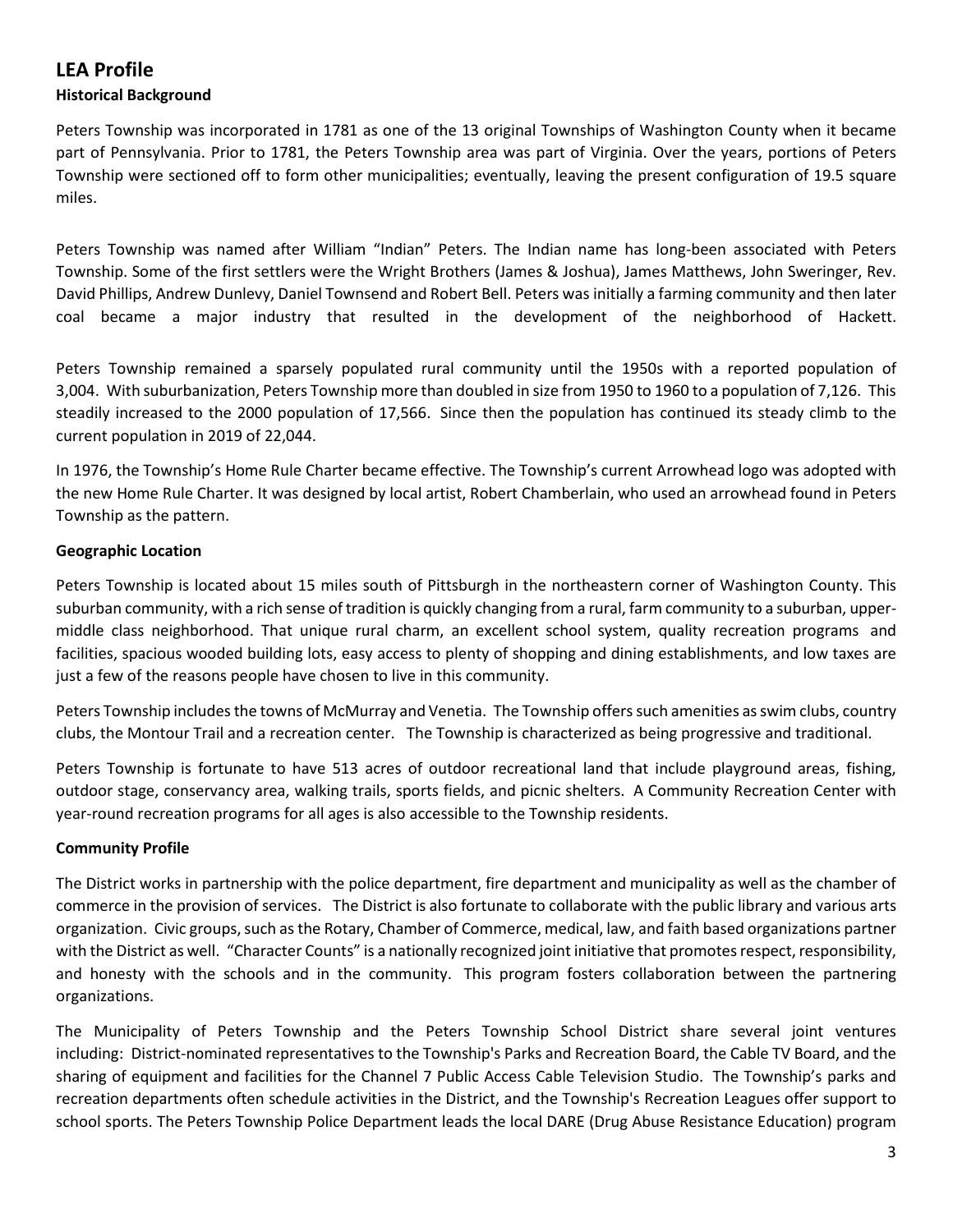in the schools. In addition, the District and the PT Police Department work collaboratively by contracting two School Resource Officers (SROs).

#### **School Climate**

The 2020 - 2021 student enrollment for the District is 4,136. The student population has limited diversity. Approximately 12% of the students are identified as special education students and approximately 7% of the student population is enrolled in the Free and Reduced Lunch Program.

The Parent Teacher Association (PTA) Area Council is an integral part of the Peters Township School District. The purpose of PTA Area Council is to organize and develop goals and programs to promote the overall welfare of our children and youth in the home, school and community.

The Peters Township Education Foundation is a group within the community that is working to expand and enhance learning opportunities for students attending school in Peters Township. Public schools face a variety of new challenges as state and federal funding sources are being taken away. Through grants provided to teachers, the Peters Township Education Foundation funds important initiatives within the schools such as technology and research materials.

#### **Summary of Academic Programs**

Peters Township School District consists of five school buildings, the District's Administrative Offices and maintenance facility. The five schools are Bower Hill Elementary School (Kindergarten thru 3rd grade), Pleasant Valley Elementary School (Kindergarten thru 3rd grade), McMurray Elementary School (4th and 5th grade), Peters Township Middle School (6th thru 8th grade) and Peters Township High School (9th thru 12th grade).

Curriculum development in the District is a continual and dynamic process making an effective academic program of studies available to students. Various content areas are at different levels of the design, implementation and evaluation stages of curriculum development.

Students in grades K - 5 are grouped heterogeneously and participate in Response to Intervention and Instruction (RTII) that provides an additional 30 minutes of literacy instruction geared to the student's individual needs daily. Students at the Middle School are provided opportunities for challenging courses with advanced options in math and Biology. High School students self-select their course levels based on college or career objectives and interest.

In their annual ranking of schools in our region, the Pittsburgh Business Times has ranked Peters Township 8th overall among approximately 500 districts across the Commonwealth of Pennsylvania and 5th among the 104 districts in our region based on three years of test scores. In 2019, all grade levels included in the survey (grades 3, 4, 5, 6, 7, 8, and 11) ranked in the top 10 in our region.

The Class of 2021 included three National Merit Finalists, twelve National Merit Commended Students and two National Merit Scholarship winners. In 2019, the District ranked third in the state in overall PSSA rankings and tied for first in the state for overall Keystone rankings according to Eidex. In 2021, the Pittsburgh Business Times released their annual Guide to Schools, reviewing a decade of test results and ranking school districts based on data from 2010 to 2019. Peters Township ranked 5th in the region and 9th in the state. All grade levels included ranked in the top 10, with 8th grade and 3rd grade earning first place rankings. A Keystone Exam ranking was also included in the Guide, with Peters Township ranking 6th in the region.

Students have options to enroll in courses outside of Peters Township High School. This may occur through the dual enrollment option or an online elective course that is not currently offered at the High School.

The Arts are an integral component in the curriculum and our students have the opportunity for hands-on instruction in pottery, music, vocals, theater and painting. Students have a chance to enter the world of media through video production, computer animation and graphic design.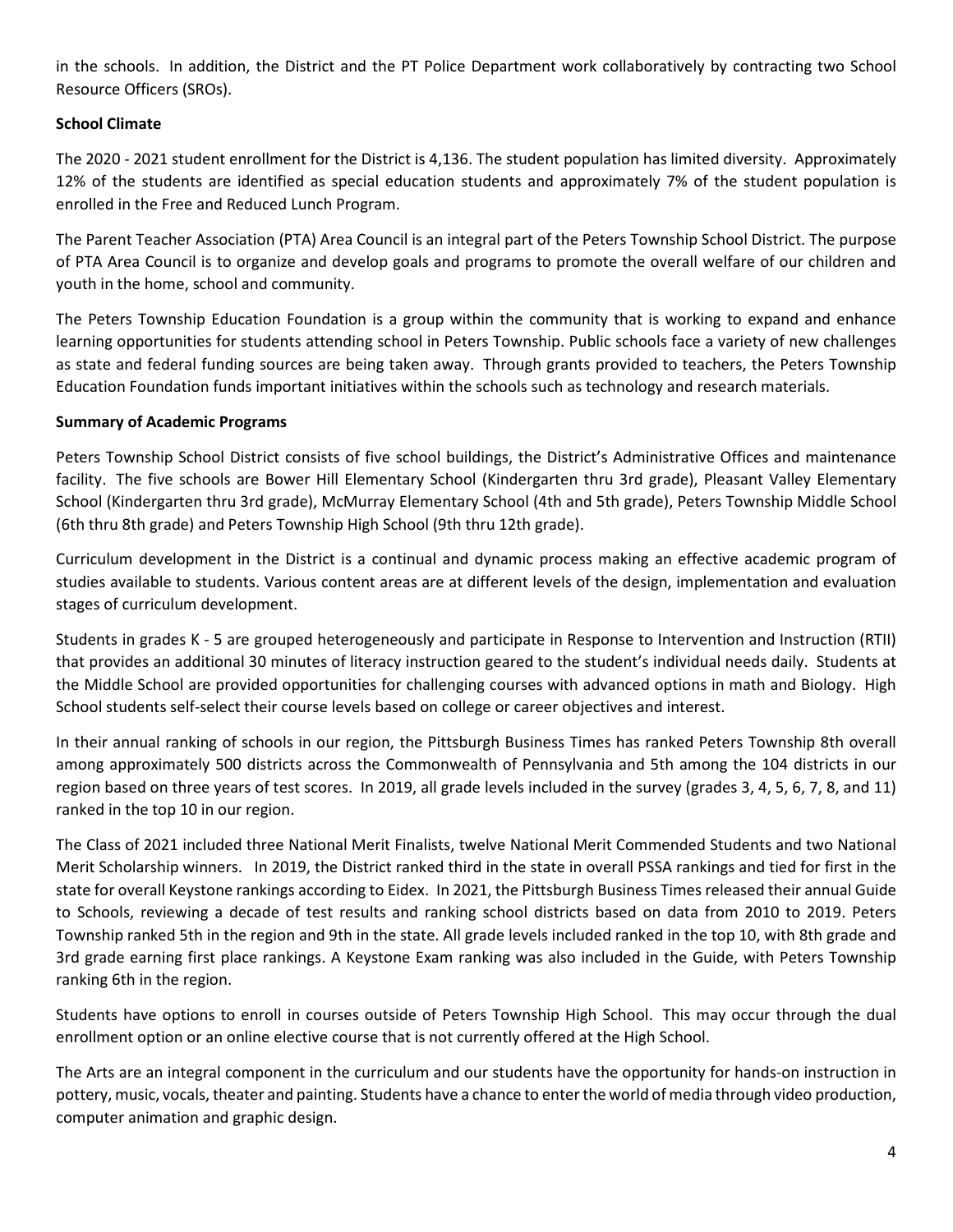#### **Athletics**

Peters Township School District offers a variety of clubs and activities and 25 varsity sports and 7 varsity club sports for our students to participate in throughout the school year. The community is extremely proud of its rich traditions in Western Pennsylvania high school athletics. Peters Township School District is a member of both the Western Pennsylvania Interscholastic Athletic League (WPIAL) and of the Pennsylvania Interscholastic Athletic Association (PIAA).

With most recent PIAA Sportsmanship Award in 2018-2019, the Peters Township Athletic Program received this award for the fifth time. This award acknowledges schools for their demonstration of good sportsmanship.

The purpose of the athletic program is to encourage and foster opportunities for students to participate in activities other than the academic. This develops learning outcomes in skills, emotional patterns, communication, interpersonal group dynamics, teamwork, leadership, and general knowledge.

#### **Staff Characteristics**

In the 2020 - 2021 school year, the Peters Township School District employed 26 administrators, 275 teachers and other professional staff and 196 full–time and part-time support personnel.

A comprehensive mentoring and new teacher induction program assists new teachers in learning effective strategies for growing their content and pedagogical skills.

#### **Resources and Financial Data**

The 2021 - 2022 budget is \$74.3 million. This was an increase from 2020 - 2021 of 4.22%. The millage for the School District is 14.58, each mill generates \$3,119,597. The District is funded by a combination of a local income tax, a property tax, a real estate tax, coupled with funding from the Commonwealth of Pennsylvania and the federal government. Grants have provided an opportunity to supplement school funding.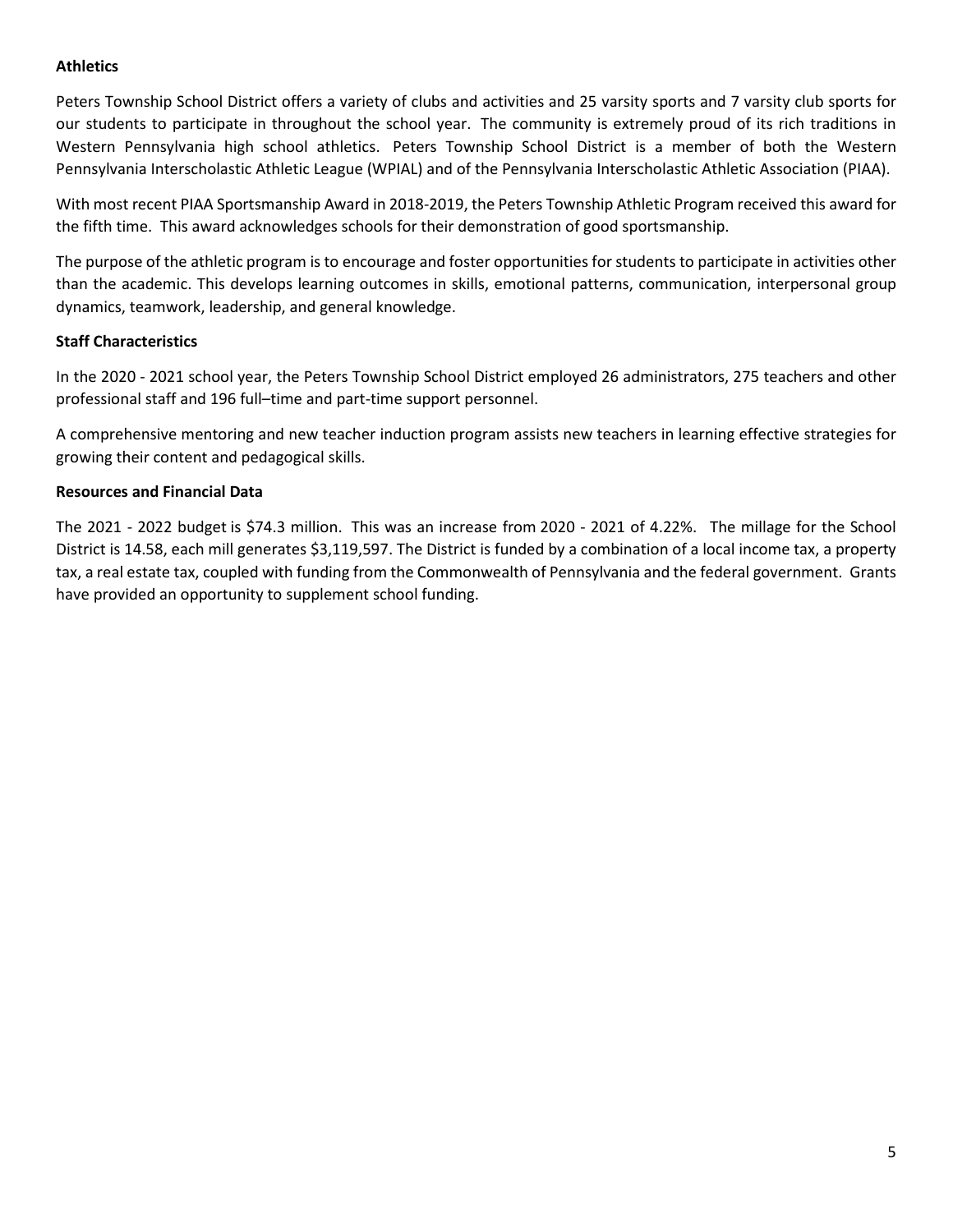### **Mission and Vision**

#### **Mission**

Peters Township School District will promote academic excellence, build leadership, and inspire character as a prominent Pennsylvania School District measured by state and national standards.

#### **Vision**

Peters Township School District, as a public school entity, will enable students to realize their potential to learn, live, lead and succeed.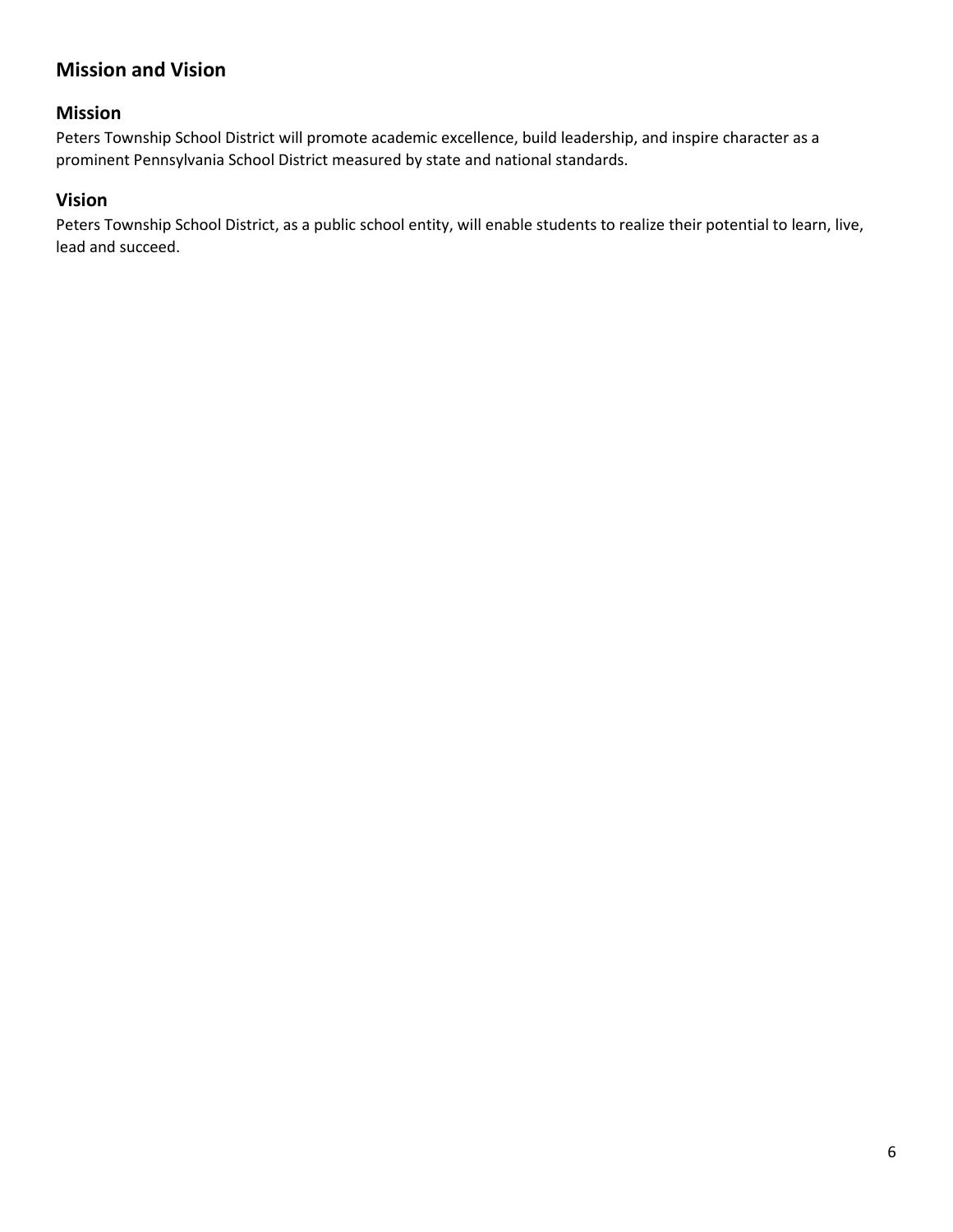### **Educational Value Statements**

#### **Students**

- Be honest and ethical: Respect, Responsibility, Honesty.
- Put forth his/her best efforts in the classroom to develop and improve his/her learning.
- Contribute to making the school a better place in which to learn.
- Exercise proper care when using school equipment.
- Assist in protecting the health, safety, and welfare of the school community.
- Be aware of the rules and policies of the school and follow them.
- Attend school daily and report to all classes on time.
- Make the necessary arrangements to make up work when absent from school.
- Respect school property.
- Follow the dress code.

#### **Staff**

- Be honest and ethical.
- Promote mutual respect and dignity.
- Expect the best from each student.
- Encourage each student to develop a positive self-image and recognize the self-worth of others.
- Strive to make each student enthusiastic about learning.
- Be aware of the programs offered by the school and their responsibilities for the success of those programs.
- Build a good working relationship with the students and their parents.
- Teach students, by example, the common courtesies that promote better relationships.
- Handle discipline concerns individually and with confidentiality.
- Build good relationships with fellow teachers, colleagues, administrators and the entire school community.

#### **Administration**

- Be honest and ethical.
- Promote mutual respect and dignity.
- Be available to students, teachers, and parents.
- Review the school's programs regularly to make sure they are meaningful.
- Help the teachers to improve their own professional attitudes and practice.
- Work with students and teachers to develop school rules.
- Work closely with parents in establishing a good relationship between home and school.
- Encourage parents and students to talk with other staff members and community agencies in solving problems.
- Make sure the school building is safe.
- Follow School Board Policies.

#### **Parents**

- Be honest and ethical.
- Teach their child to respect themselves and take pride in their accomplishments.
- Respect their child's interests, abilities, and limitations.
- Instill in their child a positive attitude toward school.
- Provide a suitable place for their child to do homework and be available for help when it is needed.
- Encourage their child to bring home all notices, forms, or letters from the school; read them; and, if necessary, discuss them with their child.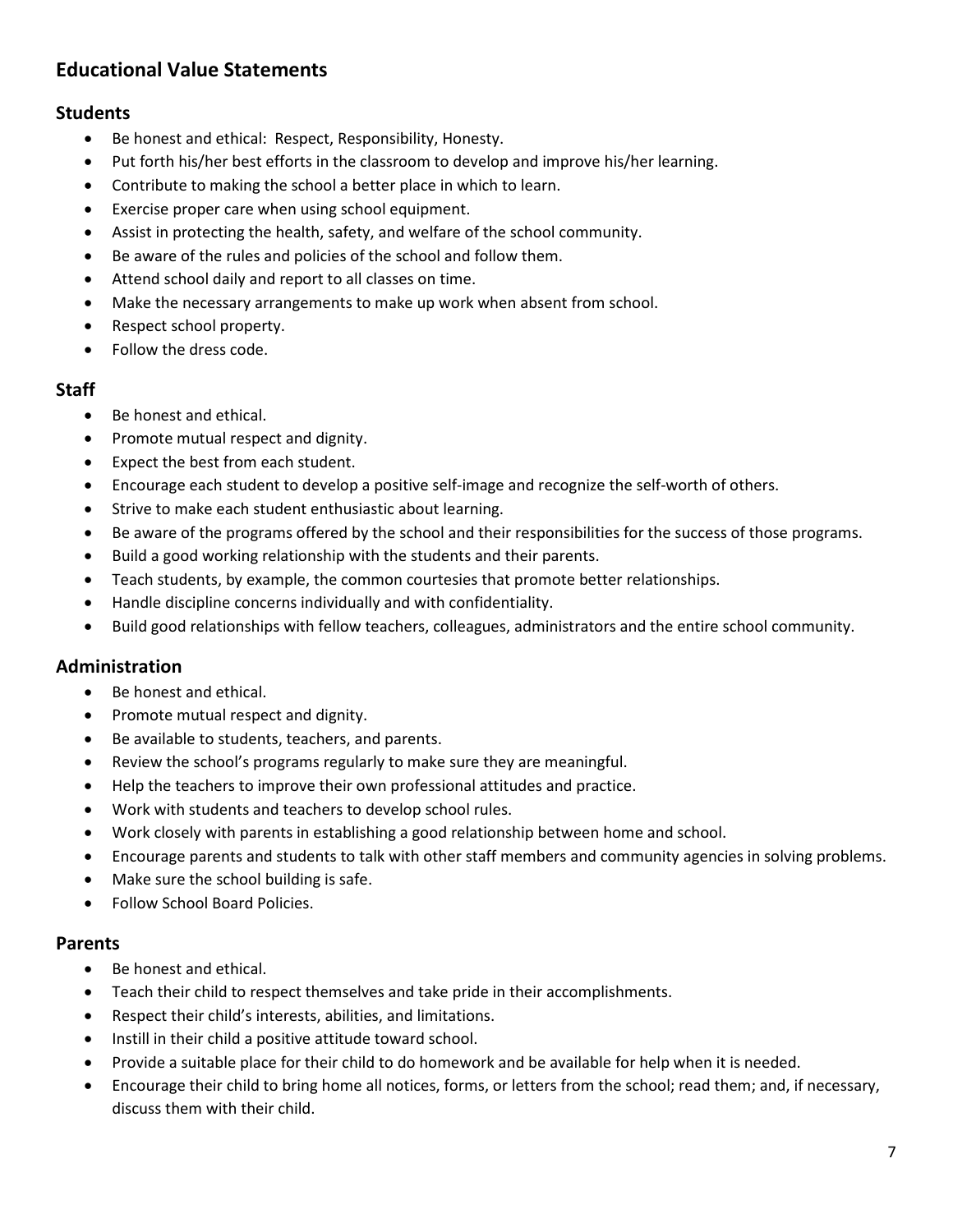- Build a good working relationship with their child's teachers, and the school.
- Ensure prompt and regular school attendance.
- Promote mutual respect and dignity.
- Teach their child to respect the law as well as the rights and property of others.
- Be aware of the school's rules for student behavior and encourage their child to follow them.
- Check the District website, PowerSchool and e-mail regularly to stay well informed.

#### **Community**

- Be honest and ethical.
- Promote mutual respect and dignity.
- Assist in protecting the health, safety, and welfare of the school community.
- Be aware of the programs offered by the school and their responsibilities for the success of those programs.
- Work closely with District personnel in establishing a good relationship between the community and the District.
- Be sensitive to the needs and expectations of the different people who make up the school community.
- Respect the feelings, judgments, and concerns of community members.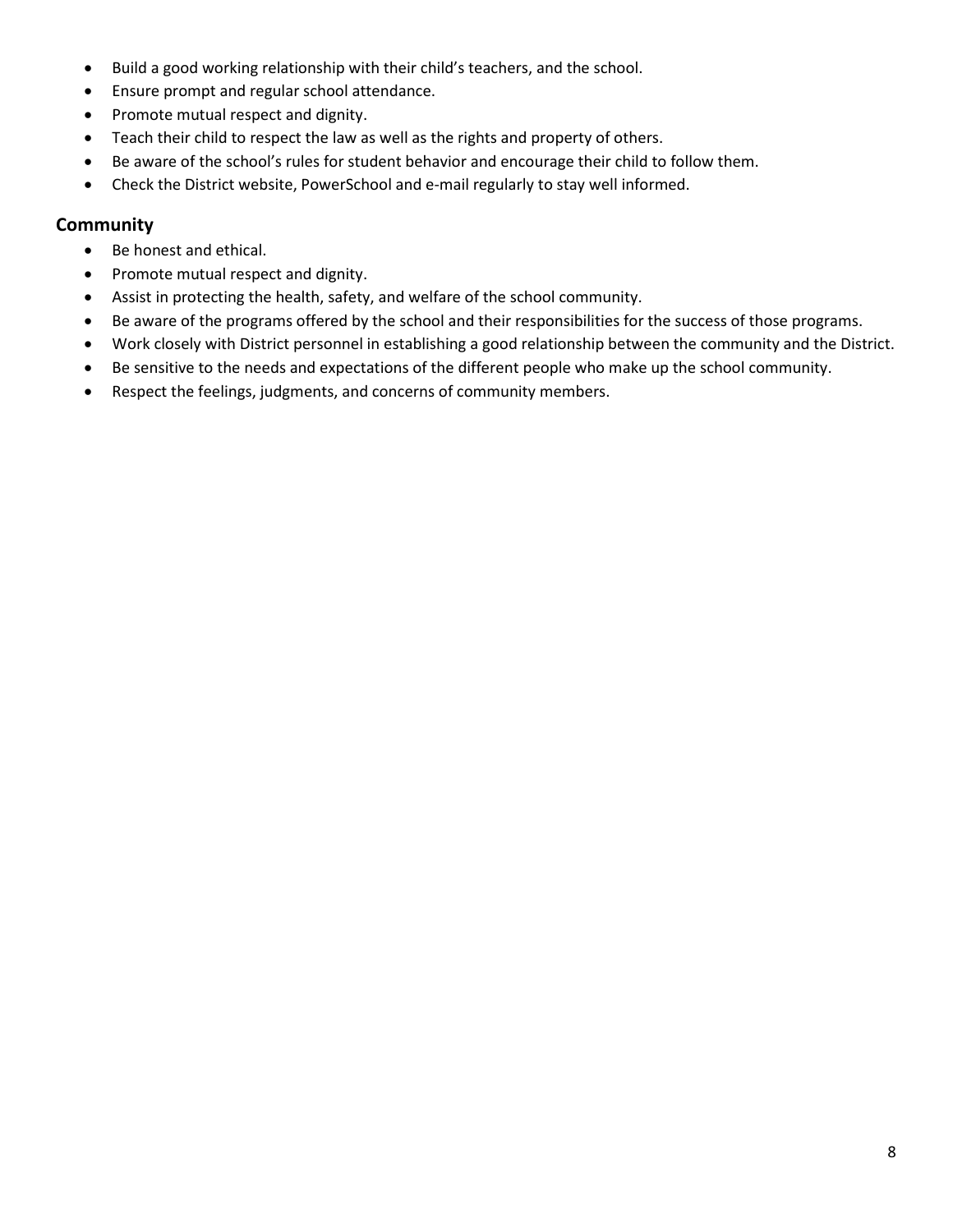# **Summary of Strengths and Challenges**

## **Strengths**

| <b>Strength</b>                                                                                                                                     | <b>Consideration In</b><br>Plan |
|-----------------------------------------------------------------------------------------------------------------------------------------------------|---------------------------------|
| Data/Kid Talk Meetings                                                                                                                              | No                              |
| RTII/MTSS Framework                                                                                                                                 | Yes                             |
| <b>College and Career Readiness Lessons</b>                                                                                                         | No                              |
| Primary teachers implement research-based strategies in a Response to Intervention Program to<br>ensure that students read proficiently by grade 3. | No.                             |
| All teachers utilize a standards-based, vertically aligned curriculum in English Language Arts.                                                     | Yes                             |
| Enrichment and remediation opportunities are available for all students in English Language Arts.                                                   | Yes                             |
| All teachers utilize a standards-based, vertically aligned curriculum in Mathematics.                                                               | No.                             |
| Enrichment and remediation opportunities are available for all students in Mathematics.                                                             | No.                             |
| All teachers utilize a standards-based, vertically aligned curriculum in Science, Technology and<br>Engineering Education.                          | No                              |
| Enrichment and remediation opportunities are available for all students in Science, Technology<br>and Engineering Education.                        | No                              |
| Resources are equitably allocated across all schools and programs.                                                                                  | No                              |
| Highly effective and appropriately certified teachers are retained in every position.                                                               | No.                             |
| A highly effective school-based and district-level administrative team has been retained for more<br>than 5 years.                                  | No                              |
| All curriculum is standards-based and reviewed on a 6 year cycle.                                                                                   | No.                             |
| The Peters Township School District continues to value a full inclusion model for all learners.                                                     | Yes                             |
| A highly effective inclusion model is used to engage all students in our schools.                                                                   | No                              |
| Students have equal access to remediation or acceleration as needed to meet the needs of the<br>students in all subject areas.                      | Yes                             |
| All students participate in career planning and readiness activities.                                                                               | Yes                             |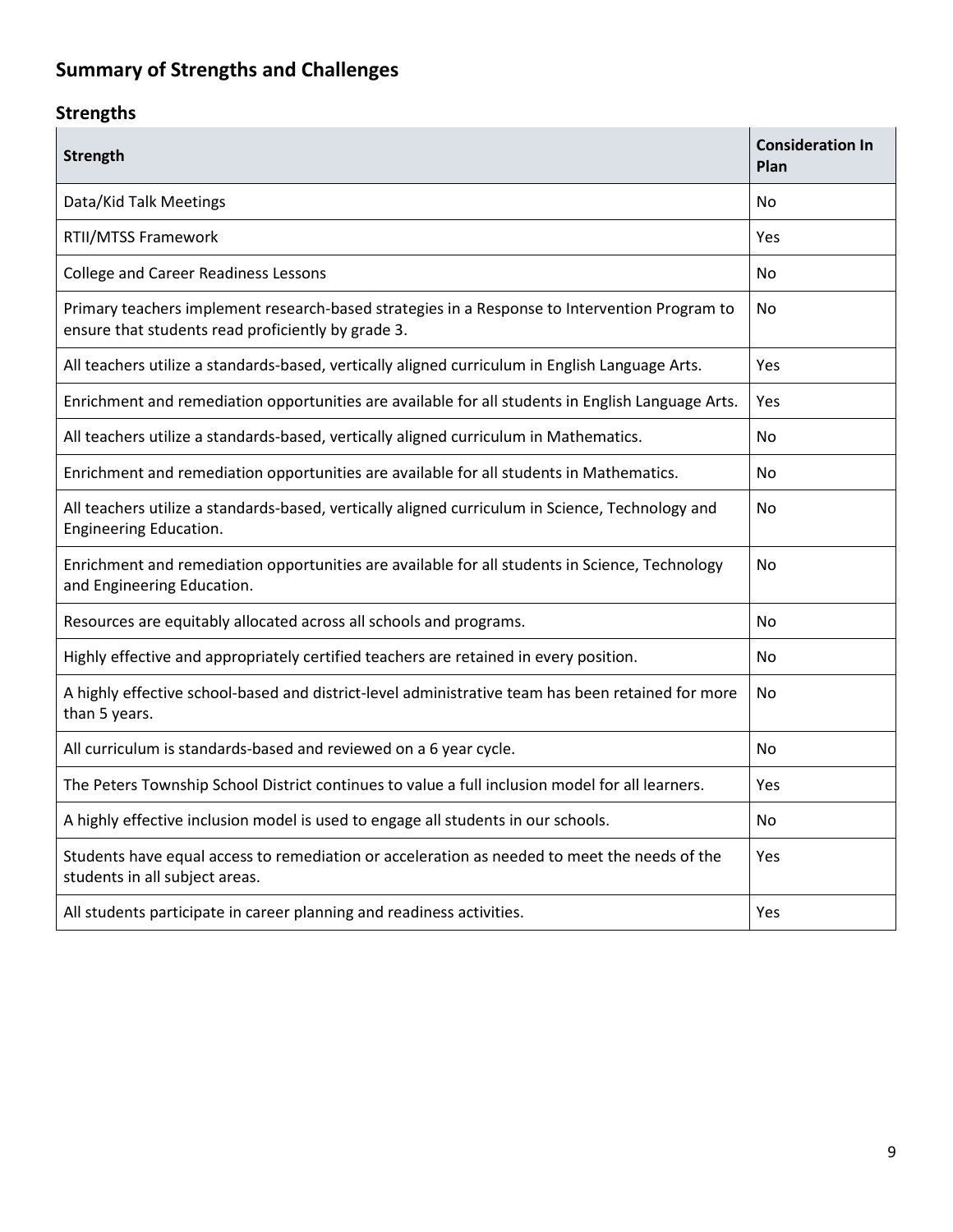### **Challenges**

| <b>Challenge</b>                                                                                                                                                                                                                                                      | Consideration<br>In Plan |
|-----------------------------------------------------------------------------------------------------------------------------------------------------------------------------------------------------------------------------------------------------------------------|--------------------------|
| Grades 4 and 7 underperform other grade levels in the District in English Language Arts.                                                                                                                                                                              | Yes                      |
| Grades 4 underperforms other grade levels in the District in Mathematics.                                                                                                                                                                                             | Yes                      |
| Grade 4 underperforms other grade levels in the District in Science.                                                                                                                                                                                                  | Yes                      |
| A continued focus on utilizing technology and Canvas, the Learning Management System is<br>needed to increase student engagement and improve instruction in a blended learning<br>environment.                                                                        | Yes                      |
| Continue to focus on recruiting students for Western Area Career and Tech Center (CTC).                                                                                                                                                                               | No                       |
| The Peters Township School District will continue to focus on meeting the needs of all learners in<br>the District.                                                                                                                                                   | No                       |
| With the implementation of a new Learning Management System, Canvas, and one-to-one<br>student devices during the COVID-19 pandemic, the Peters Township School District will continue<br>to focus on improving student engagement and instruction by via technology. | No                       |
| Students' social-emotional response to the COVID-19 pandemic continues to be an area of focus.                                                                                                                                                                        | Yes                      |
| HERO (Helping Everyone Respect Others)                                                                                                                                                                                                                                | No                       |
| RTII/MTSS Uninterrupted Intervention Blocks                                                                                                                                                                                                                           | No                       |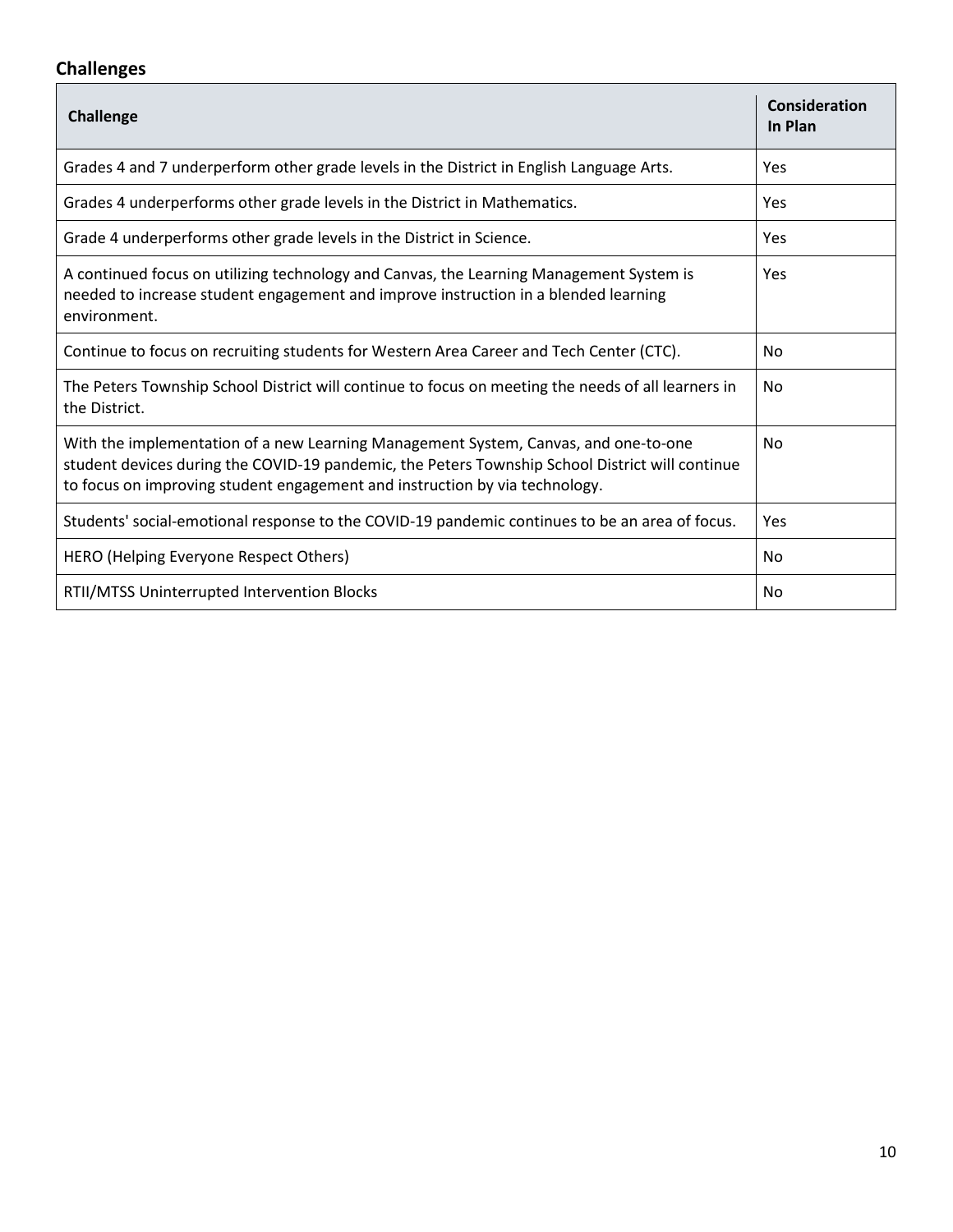# **Analyzing Strengths and Challenges**

## **Strengths**

| Strength                                                                                                                       | <b>Discussion</b><br><b>Points</b> |
|--------------------------------------------------------------------------------------------------------------------------------|------------------------------------|
| RTII/MTSS Framework                                                                                                            |                                    |
| All teachers utilize a standards-based, vertically aligned curriculum in English Language Arts.                                |                                    |
| Enrichment and remediation opportunities are available for all students in English Language Arts.                              |                                    |
| The Peters Township School District continues to value a full inclusion model for all learners.                                |                                    |
| Students have equal access to remediation or acceleration as needed to meet the needs of the<br>students in all subject areas. |                                    |
| All students participate in career planning and readiness activities.                                                          |                                    |

## **Challenges**

| <b>Challenge</b>                                                                                                                                                                                     | <b>Discussion</b><br><b>Points</b> | <b>Priority</b><br>For<br><b>Planning</b> | <b>Priority Statement</b>                                                                                                                                           |
|------------------------------------------------------------------------------------------------------------------------------------------------------------------------------------------------------|------------------------------------|-------------------------------------------|---------------------------------------------------------------------------------------------------------------------------------------------------------------------|
| Grades 4 and 7 underperform other grade levels<br>in the District in English Language Arts.                                                                                                          |                                    | Yes                                       | Grade 4 and Grade 7 English and<br>Language Arts (ELA) are identified as<br>areas in need of strategic support to<br>improve student performance on state<br>exams. |
| Grades 4 underperforms other grade levels in<br>the District in Mathematics.                                                                                                                         |                                    | No                                        |                                                                                                                                                                     |
| Grade 4 underperforms other grade levels in the<br>District in Science.                                                                                                                              |                                    | No                                        |                                                                                                                                                                     |
| A continued focus on utilizing technology and<br>Canvas, the Learning Management System is<br>needed to increase student engagement and<br>improve instruction in a blended learning<br>environment. |                                    | Yes                                       | Teachers will utilize the Canvas Learning<br>Management System and one-to-one<br>devices to increase student engagement<br>in a blended learning environment.       |
| Students' social-emotional response to the<br>COVID-19 pandemic continues to be an area of<br>focus.                                                                                                 |                                    | Yes                                       | The impact of the COVID-19 pandemic<br>on students' social and emotional<br>wellbeing has been identified as a<br>District-wide area of priority.                   |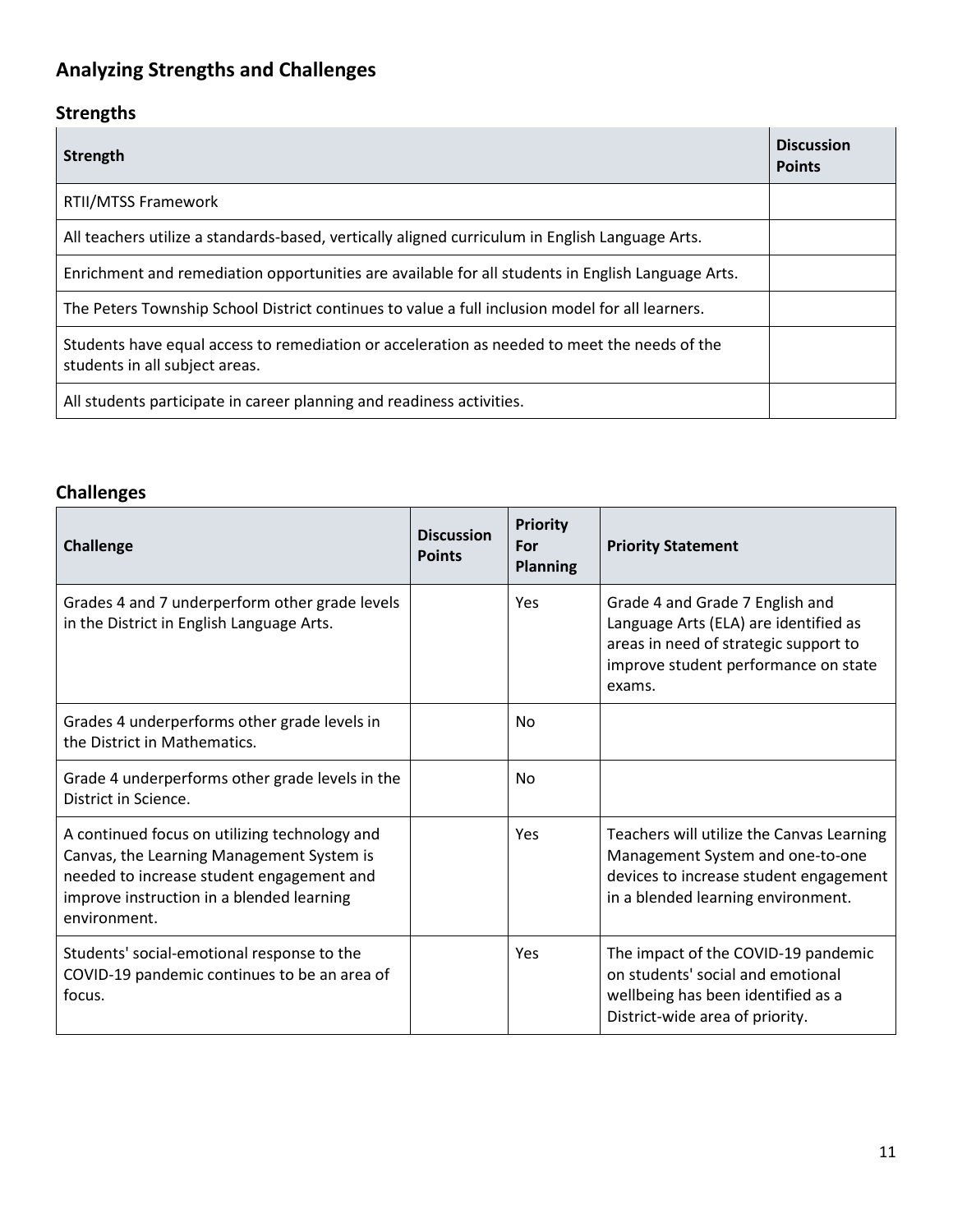## **Goal Setting**

**Priority:** Grade 4 and Grade 7 English and Language Arts (ELA) are identified as areas in need of strategic support to improve student performance on state exams.

| <b>Outcome</b><br>Category                      | <b>Measurable Goal</b><br><b>Statement</b>                                                                                                  | <b>Measurable</b><br>Goal<br><b>Nickname</b> | <b>Target Year 1</b>                                                                                                                            | <b>Target Year 2</b>                                                                                                                         | <b>Target Year 3</b>                                                                                                                           |
|-------------------------------------------------|---------------------------------------------------------------------------------------------------------------------------------------------|----------------------------------------------|-------------------------------------------------------------------------------------------------------------------------------------------------|----------------------------------------------------------------------------------------------------------------------------------------------|------------------------------------------------------------------------------------------------------------------------------------------------|
| English<br>Language Arts                        | Students in grades 4 and 7<br>will exceed the statewide<br>2030 goal for the percent<br>proficient or advanced in<br>English Language Arts. | English Language<br>Arts 2030 Goal           | Students in grades 4<br>and/or 7 will meet the<br>statewide 2030 goal for<br>the percent proficient<br>or advanced in English<br>Language Arts. | Students in grades 4<br>and 7 will meet the<br>statewide 2030 goal for<br>the percent proficient<br>or advanced in English<br>Language Arts. | Students in grades 4<br>and 7 will exceed the<br>statewide 2030 goal for<br>the percent proficient<br>or advanced in English<br>Language Arts. |
| English<br>Language<br>Growth and<br>Attainment | Students in grades 4 and 7<br>will exceed the statewide<br>average in growth in English<br>Language Arts.                                   | English Language<br>Arts Growth<br>Goal      | Students in grades 4<br>and/or 7 will meet the<br>statewide average in<br>growth in English<br>Language Arts.                                   | Students in grades 4<br>and 7 will meet the<br>statewide average in<br>growth in English<br>Language Arts.                                   | Students in grades 4<br>and 7 will exceed the<br>statewide average in<br>growth in English<br>Language Arts.                                   |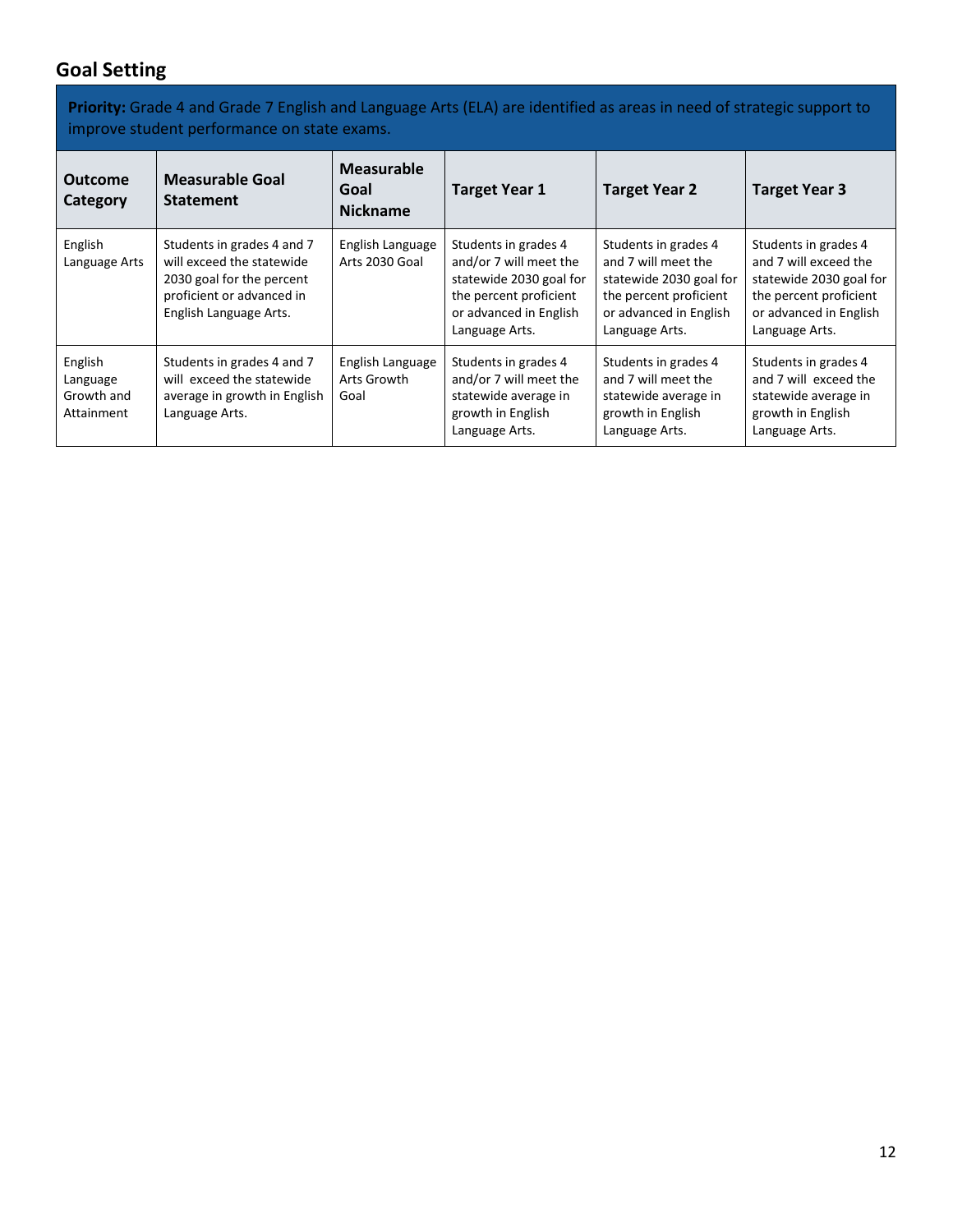**Priority:** Teachers will utilize the Canvas Learning Management System and one-to-one devices to increase student engagement in a blended learning environment.

| <b>Outcome</b><br><b>Category</b>                                                    | <b>Measurable Goal</b><br><b>Statement</b>                                                                                                                                                                         | <b>Measurable</b><br>Goal<br><b>Nickname</b>   | <b>Target Year 1</b>                                                                                                                                                                                                                       | <b>Target Year 2</b>                                                                                                                                                                                                                       | <b>Target Year 3</b>                                                                                                                                                                                                         |
|--------------------------------------------------------------------------------------|--------------------------------------------------------------------------------------------------------------------------------------------------------------------------------------------------------------------|------------------------------------------------|--------------------------------------------------------------------------------------------------------------------------------------------------------------------------------------------------------------------------------------------|--------------------------------------------------------------------------------------------------------------------------------------------------------------------------------------------------------------------------------------------|------------------------------------------------------------------------------------------------------------------------------------------------------------------------------------------------------------------------------|
| Professional<br>learning                                                             | All Peters Township<br>Teachers will participate<br>in Dell Blended Learning<br>trainings and use<br>strategies from these<br>trainings to engage<br>students in technology-<br>based instructional<br>activities. | Blended<br>Learning<br><b>Strategies</b>       | All Peters Township<br>Teachers will participate<br>in Dell Blended Learning<br>trainings and 80% of<br>teachers will use<br>strategies from these<br>trainings to engage<br>students in technology-<br>based instructional<br>activities. | All Peters Township<br>Teachers will participate<br>in Dell Blended Learning<br>trainings and 90% of<br>teachers will use<br>strategies from these<br>trainings to engage<br>students in technology-<br>based instructional<br>activities. | All Peters Township<br>Teachers will<br>participate in Dell<br><b>Blended Learning</b><br>trainings and use<br>strategies from these<br>trainings to engage<br>students in technology-<br>based instructional<br>activities. |
| Essential<br>Practices 1:<br>Focus on<br>Continuous<br>Improvement of<br>Instruction | 100% of Peters<br>Township Students will<br>utilize the Canvas<br>Learning Management<br>System to actively<br>engage in classroom<br>instruction at least three<br>times per week.                                | Engaging<br>Students in<br>Blended<br>Learning | 80% of Peters Township<br>Students will utilize the<br>Canvas Learning<br>Management System to<br>actively engage in<br>classroom instruction at<br>least three times per<br>week.                                                         | 90% of Peters Township<br>Students will utilize the<br>Canvas Learning<br>Management System to<br>actively engage in<br>classroom instruction at<br>least three times per<br>week.                                                         | 100% of Peters<br>Township Students will<br>utilize the Canvas<br>Learning Management<br>System to actively<br>engage in classroom<br>instruction at least<br>three times per week.                                          |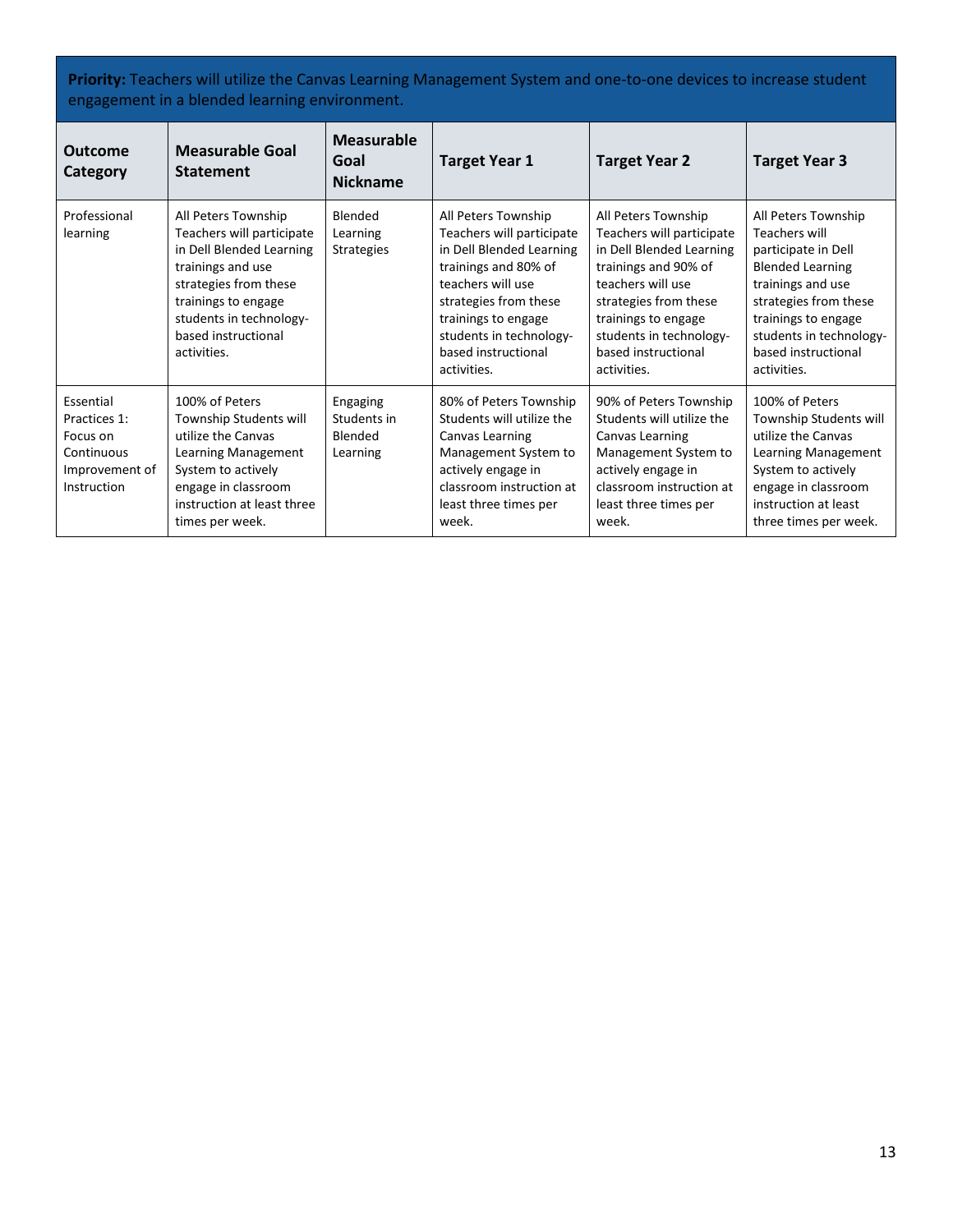**Priority:** The impact of the COVID-19 pandemic on students' social and emotional wellbeing has been identified as a District-wide area of priority.

| <b>Outcome</b><br>Category       | <b>Measurable Goal</b><br><b>Statement</b>                                                                                                                                   | <b>Measurable</b><br>Goal<br><b>Nickname</b> | <b>Target Year 1</b>                                                                                                                                                              | <b>Target Year 2</b>                                                                                                                                                              | <b>Target Year 3</b>                                                                                                                                                               |
|----------------------------------|------------------------------------------------------------------------------------------------------------------------------------------------------------------------------|----------------------------------------------|-----------------------------------------------------------------------------------------------------------------------------------------------------------------------------------|-----------------------------------------------------------------------------------------------------------------------------------------------------------------------------------|------------------------------------------------------------------------------------------------------------------------------------------------------------------------------------|
| Social<br>emotional<br>learning  | 100% of students in grades<br>K to 5 will participate in<br>monthly HERO lessons<br>focused on social<br>emotional learning topics.                                          | $K - 5$ HERO<br>GOAL                         | 80% of students in<br>grades K to 5 will<br>participate in monthly<br><b>HERO</b> lessons focused<br>on social emotional<br>learning topics.                                      | 90% of students in<br>grades K to 5 will<br>participate in monthly<br><b>HERO</b> lessons focused<br>on social emotional<br>learning topics.                                      | 100% of students in<br>grades K to 5 will<br>participate in monthly<br><b>HERO</b> lessons focused<br>on social emotional<br>learning topics.                                      |
| School<br>climate and<br>culture | 100% of students in grades<br>6 - 12 will participate in<br>lessons, assemblies, and/or<br>activities focused on<br>improving school culture<br>and climate of their school. | 6-12 School<br>Culture                       | 80% of students in<br>grades 6 - 12 will<br>participate in lessons,<br>assemblies, and/or<br>activities focused on<br>improving school culture<br>and climate of their<br>school. | 90% of students in<br>grades 6 - 12 will<br>participate in lessons,<br>assemblies, and/or<br>activities focused on<br>improving school culture<br>and climate of their<br>school. | 100% of students in<br>grades 6 - 12 will<br>participate in lessons,<br>assemblies, and/or<br>activities focused on<br>improving school culture<br>and climate of their<br>school. |
| Professional<br>learning         | 100% of teachers and staff<br>will participate in training<br>related to trauma-informed<br>approaches to education.                                                         | Trauma-<br>informed<br>education             | 100% of teachers and<br>staff will participate in<br>training related to<br>trauma-informed<br>approaches to<br>education.                                                        | 100% of teachers and<br>staff will participate in<br>training related to<br>trauma-informed<br>approaches to<br>education.                                                        | 100% of teachers and<br>staff will participate in<br>training related to<br>trauma-informed<br>approaches to<br>education.                                                         |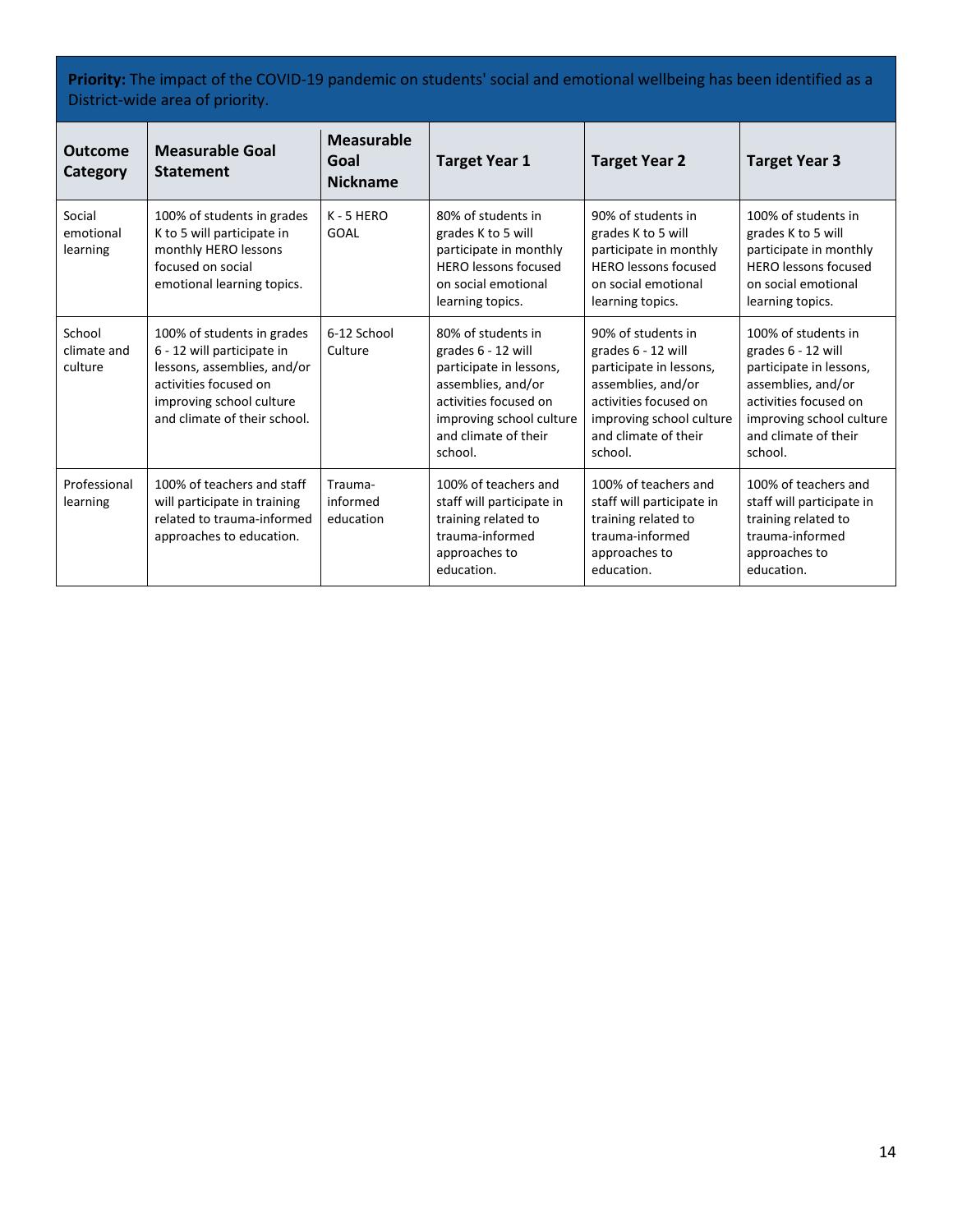### **Action Plan**

|                                                                        |                                                                           |                                                 | Action Plan for: Effective Use of Technology to Increase Student Engagement |                                               |                                    |          |                  |
|------------------------------------------------------------------------|---------------------------------------------------------------------------|-------------------------------------------------|-----------------------------------------------------------------------------|-----------------------------------------------|------------------------------------|----------|------------------|
| <b>Measurable Goals</b>                                                |                                                                           |                                                 | <b>Anticipated Output</b>                                                   |                                               | <b>Monitoring/Evaluation</b>       |          |                  |
| ٠<br>٠<br>Learning                                                     | <b>Blended Learning Strategies</b><br><b>Engaging Students in Blended</b> |                                                 | Increase in blended learning activities in<br>classroom instruction         | Review Needs Assessment Surveys, Observations |                                    |          |                  |
| <b>Action</b><br><b>Step</b>                                           | Anticipated<br><b>Start Date</b>                                          | Anticipated<br><b>Completion</b><br><b>Date</b> | Lead<br><b>Person/Position</b>                                              | <b>Needed</b>                                 | <b>Material/Resources/Supports</b> | PD Step? | <b>Com Step?</b> |
| Professional<br>Development<br>Sessions<br>2021-22                     | 08/17/2021                                                                | 02/18/2022                                      | Dr. Jennifer Murphy                                                         | Dell Training Team                            |                                    | Yes      | No               |
| Conduct<br><b>Needs</b><br>Assessment<br>for 2021-<br>2022<br>Planning | 02/18/2022                                                                | 02/18/2022                                      | Dr. Jennifer Murphy                                                         | <b>Survey Monkey</b>                          |                                    | No       | No               |
| Professional<br>Development<br>Sessions<br>2022-23                     | 08/16/2022                                                                | 06/12/2023                                      | Dr. Jennifer Murphy                                                         |                                               |                                    | Yes      | No               |
| Conduct<br><b>Needs</b><br>Assessment<br>for 2023-24                   | 02/17/2023                                                                | 02/17/2023                                      | Dr. Jennifer Murphy                                                         | Survey Monkey                                 |                                    | No       | No               |
| Professional<br>Development<br>Sessions<br>2023-24                     | 08/15/2023                                                                | 06/10/2024                                      | Dr. Jennifer Murphy                                                         |                                               |                                    | Yes      | No               |
| Classroom<br>Observations<br>including<br>Canvas<br>Review             | 08/24/2021                                                                | 06/10/2024                                      | Principals                                                                  |                                               |                                    | No       | No               |
| Teacher Co-<br>Planning<br>Sessions                                    | 08/17/2021                                                                | 06/10/2024                                      | Principals and<br>Facilitators                                              |                                               |                                    | Yes      | No               |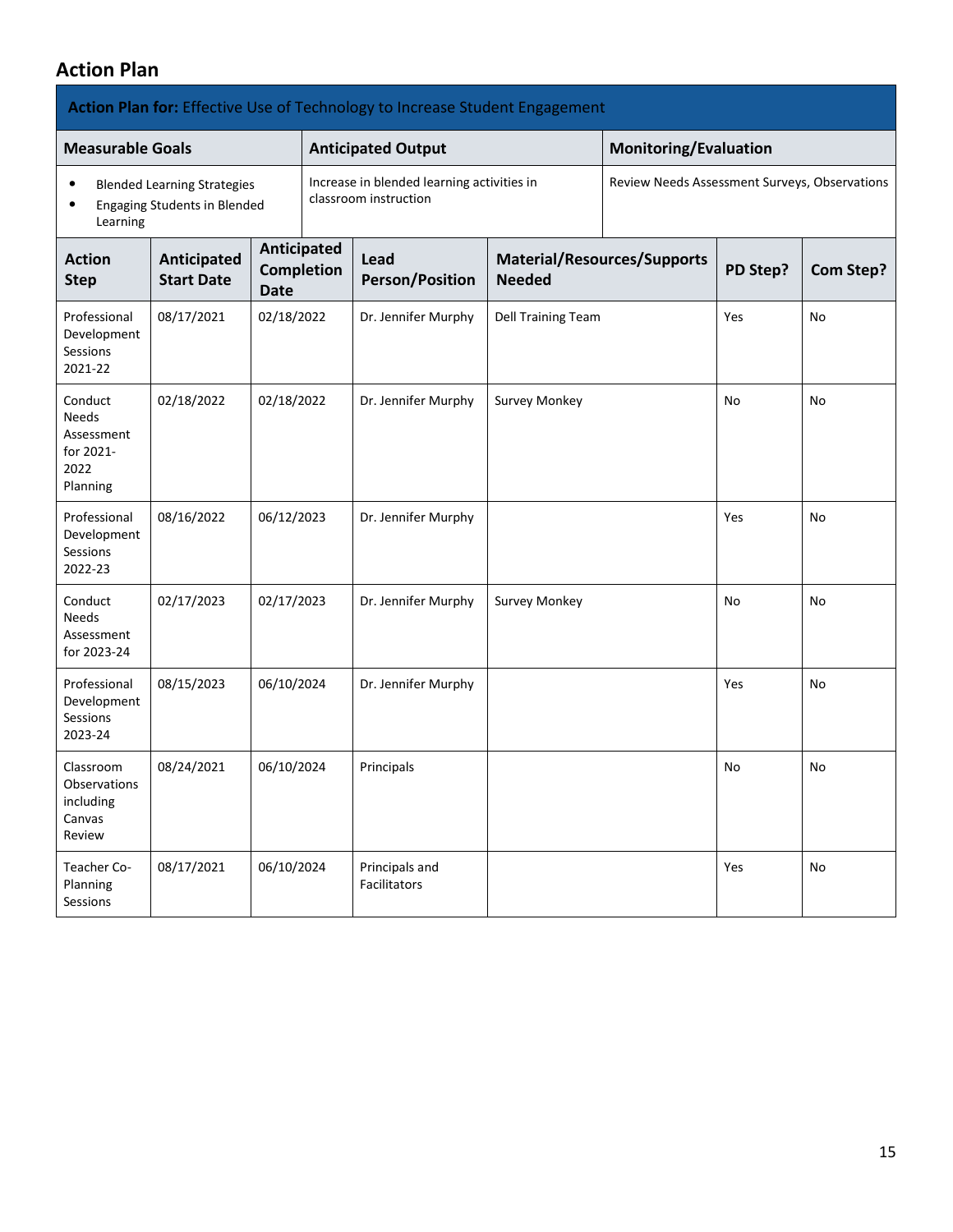| <b>Action Plan for:</b> Effective literacy strategies                             |                                                                      |                     |                                                                                 |                                |                                                     |                              |          |              |
|-----------------------------------------------------------------------------------|----------------------------------------------------------------------|---------------------|---------------------------------------------------------------------------------|--------------------------------|-----------------------------------------------------|------------------------------|----------|--------------|
| <b>Measurable Goals</b>                                                           |                                                                      |                     | <b>Anticipated Output</b>                                                       |                                |                                                     | <b>Monitoring/Evaluation</b> |          |              |
| ٠                                                                                 | English Language Arts 2030 Goal<br>English Language Arts Growth Goal |                     | Review Acadience data<br>All students in grades K-3 meet reading<br>benchmarks. |                                |                                                     |                              |          |              |
| <b>Action</b><br><b>Step</b>                                                      | Anticipated<br><b>Start Date</b>                                     | Anticipated<br>Date | <b>Completion</b>                                                               | Lead<br><b>Person/Position</b> | <b>Material/Resources/Supports</b><br><b>Needed</b> |                              | PD Step? | Com<br>Step? |
| Teachers will<br>be trained on<br>Tier I and Tier<br>II Reading<br>Interventions. | 08/17/2021                                                           | 06/14/2024          |                                                                                 | Dr. Michael Fisher             | Acadience database                                  |                              | Yes      | Yes          |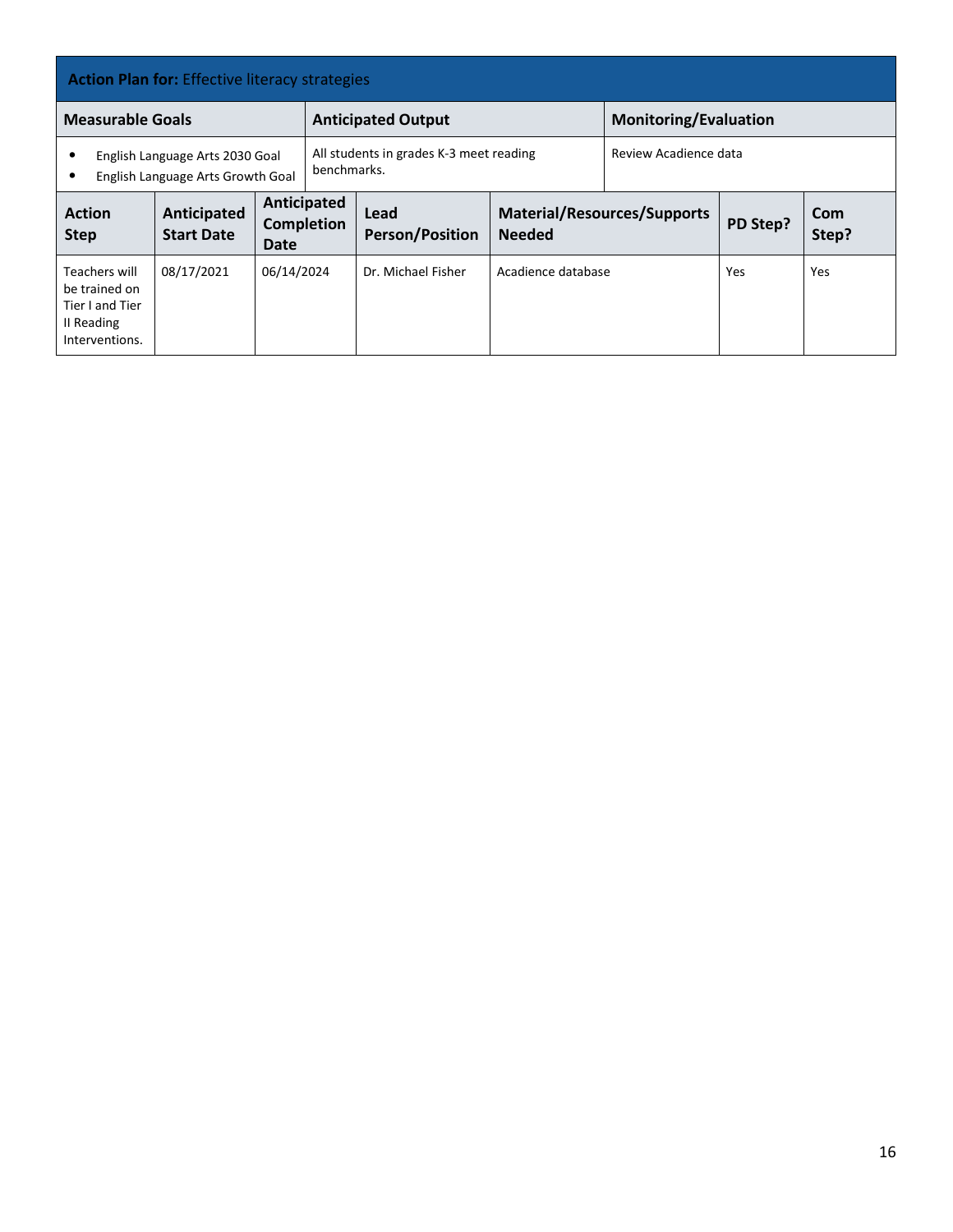| <b>Action Plan for: Data and Kid Talk Meetings</b>                                                                                                            |                                                                      |                                          |                                                                                 |                                |                                                                    |                              |          |              |  |
|---------------------------------------------------------------------------------------------------------------------------------------------------------------|----------------------------------------------------------------------|------------------------------------------|---------------------------------------------------------------------------------|--------------------------------|--------------------------------------------------------------------|------------------------------|----------|--------------|--|
| <b>Measurable Goals</b>                                                                                                                                       |                                                                      |                                          |                                                                                 | <b>Anticipated Output</b>      |                                                                    | <b>Monitoring/Evaluation</b> |          |              |  |
| $\bullet$<br>٠                                                                                                                                                | English Language Arts 2030 Goal<br>English Language Arts Growth Goal |                                          | New novels selection for curriculum<br>PSSA and Keystone Data<br>implementation |                                |                                                                    |                              |          |              |  |
| <b>Action</b><br><b>Step</b>                                                                                                                                  | Anticipated<br><b>Start Date</b>                                     | Anticipated<br><b>Completion</b><br>Date |                                                                                 | Lead<br><b>Person/Position</b> | <b>Material/Resources/Supports</b><br><b>Needed</b>                |                              | PD Step? | Com<br>Step? |  |
| Teachers will<br>review K-12<br>novel<br>placement to<br>ensure<br>appropriate<br>sequence<br>based on<br>Lexile level,<br>student<br>interest, and<br>rigor. | 08/15/2022                                                           | 06/09/2023                               |                                                                                 | Dr. Jennifer Murphy            | Institute for Learning Professional<br><b>Development Training</b> |                              | Yes      | No           |  |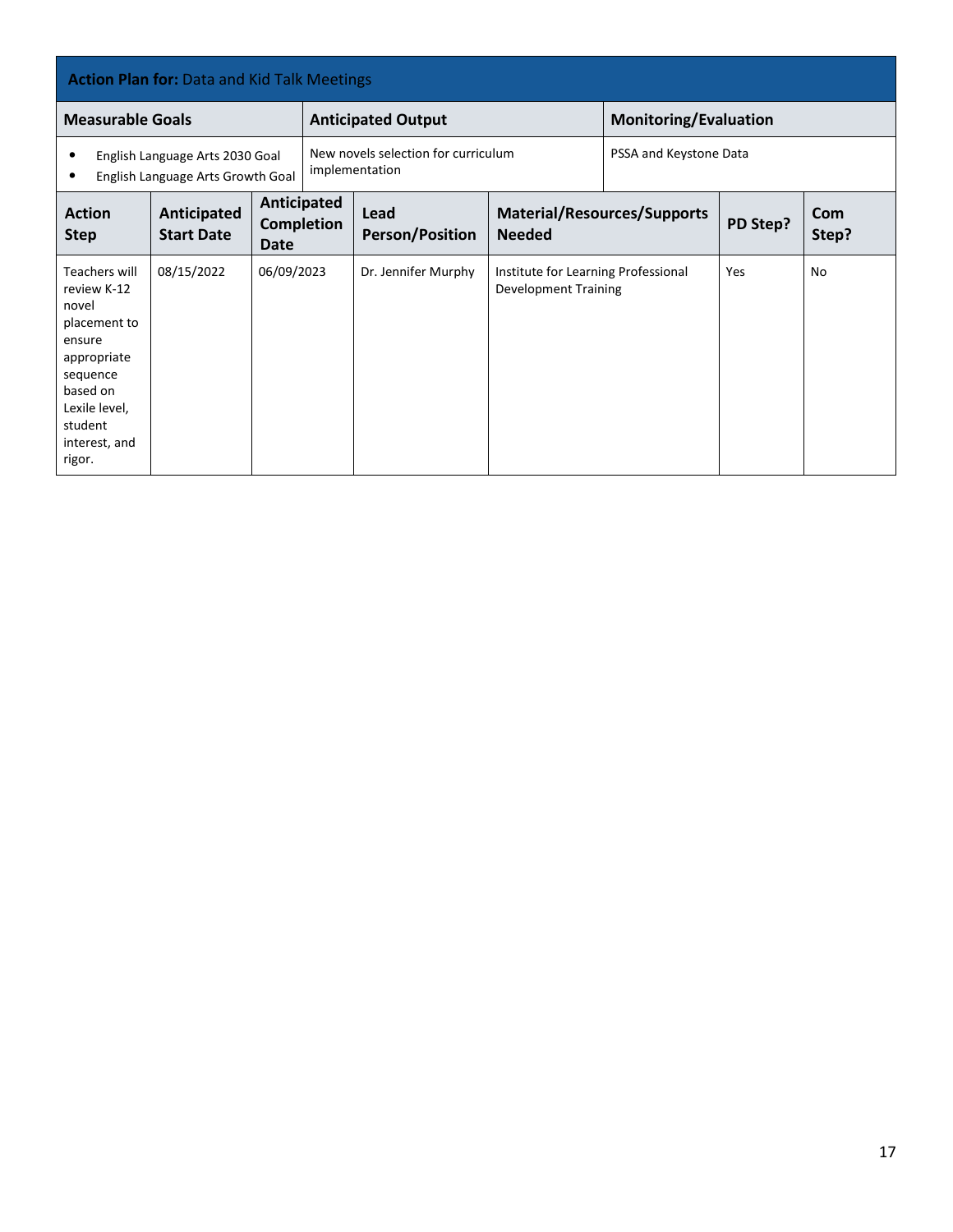| <b>Action Plan for: Trauma-informed Education</b>                                                              |                                  |                            |                   |                                                                        |                                                     |  |                              |           |  |  |
|----------------------------------------------------------------------------------------------------------------|----------------------------------|----------------------------|-------------------|------------------------------------------------------------------------|-----------------------------------------------------|--|------------------------------|-----------|--|--|
| <b>Measurable Goals</b>                                                                                        |                                  |                            |                   | <b>Anticipated Output</b>                                              |                                                     |  | <b>Monitoring/Evaluation</b> |           |  |  |
| K - 5 HERO GOAL<br>$\bullet$<br>6-12 School Culture<br>$\bullet$<br>Trauma-informed education<br>$\bullet$     |                                  |                            |                   | Increased student attendance and decrease in<br>referrals to SAP/ESAP. | PowerSchool Attendance Data and referral data       |  |                              |           |  |  |
| <b>Action</b><br><b>Step</b>                                                                                   | Anticipated<br><b>Start Date</b> | Anticipated<br><b>Date</b> | <b>Completion</b> | Lead<br><b>Person/Position</b>                                         | <b>Material/Resources/Supports</b><br><b>Needed</b> |  | PD Step?                     | Com Step? |  |  |
| <b>District</b><br>faculty and<br>staff will<br>continue to<br>support<br>students<br>during and<br>post-Covid | 08/17/2021                       | 06/14/2024                 |                   | Dr. Jennifer Murphy                                                    | Trauma-informed education training<br>resources     |  | Yes                          | Yes       |  |  |

 $19$ pandemic.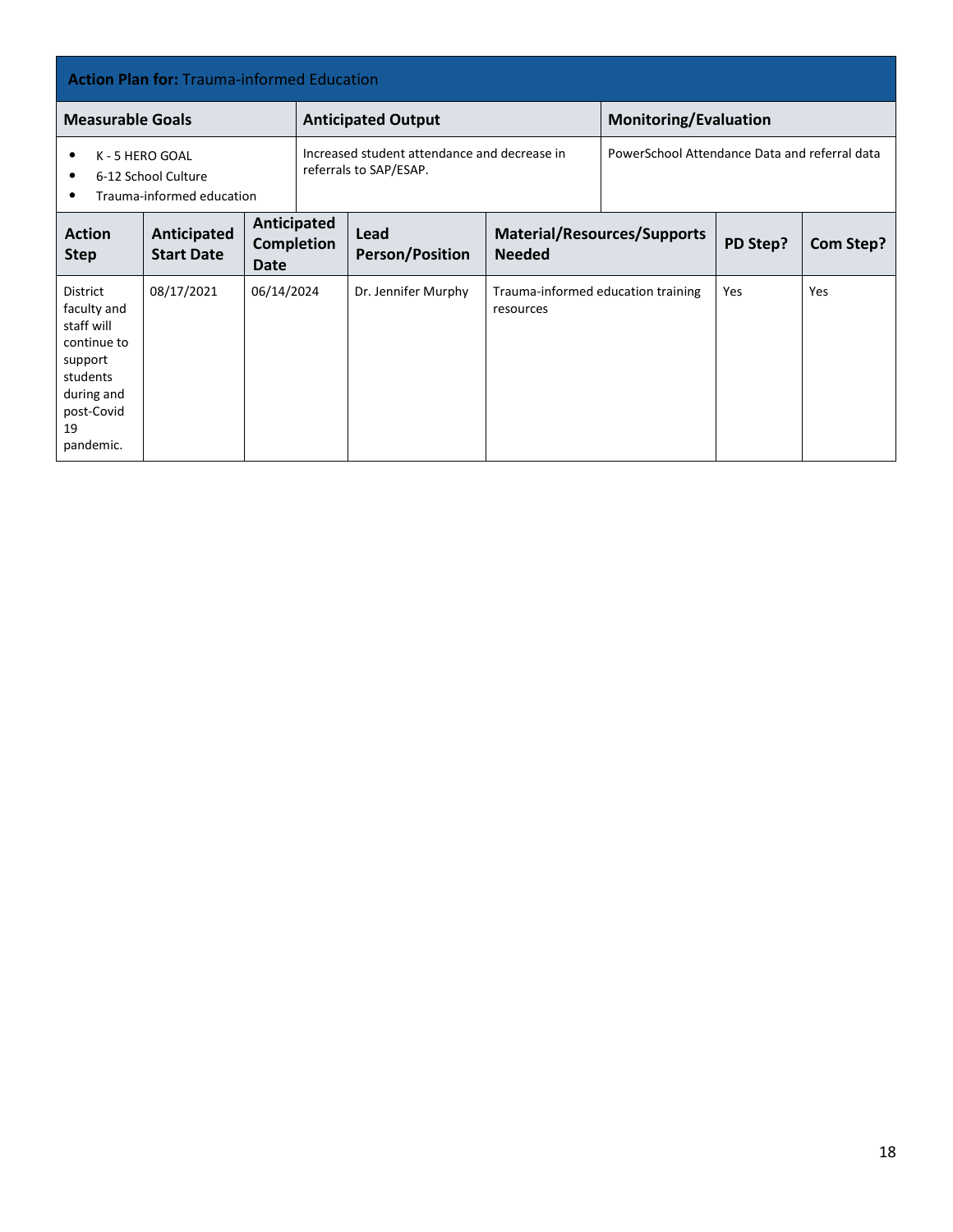# **Professional Development Action Steps**

| <b>Evidence-based Strategy</b>                                | <b>Action Steps</b>                                                                                                                                                        |
|---------------------------------------------------------------|----------------------------------------------------------------------------------------------------------------------------------------------------------------------------|
| Effective Use of Technology to<br>Increase Student Engagement | Professional Development Sessions 2021-22<br>Professional Development Sessions 2022-23<br>Professional Development Sessions 2023-24<br><b>Teacher Co-Planning Sessions</b> |
| Effective literacy strategies                                 | Teachers will be trained on Tier I and Tier II Reading Interventions.                                                                                                      |
| Data and Kid Talk Meetings                                    | Teachers will review K-12 novel placement to ensure appropriate<br>sequence based on Lexile level, student interest, and rigor.                                            |
| <b>Trauma-informed Education</b>                              | District faculty and staff will continue to support students during and<br>post-Covid 19 pandemic.                                                                         |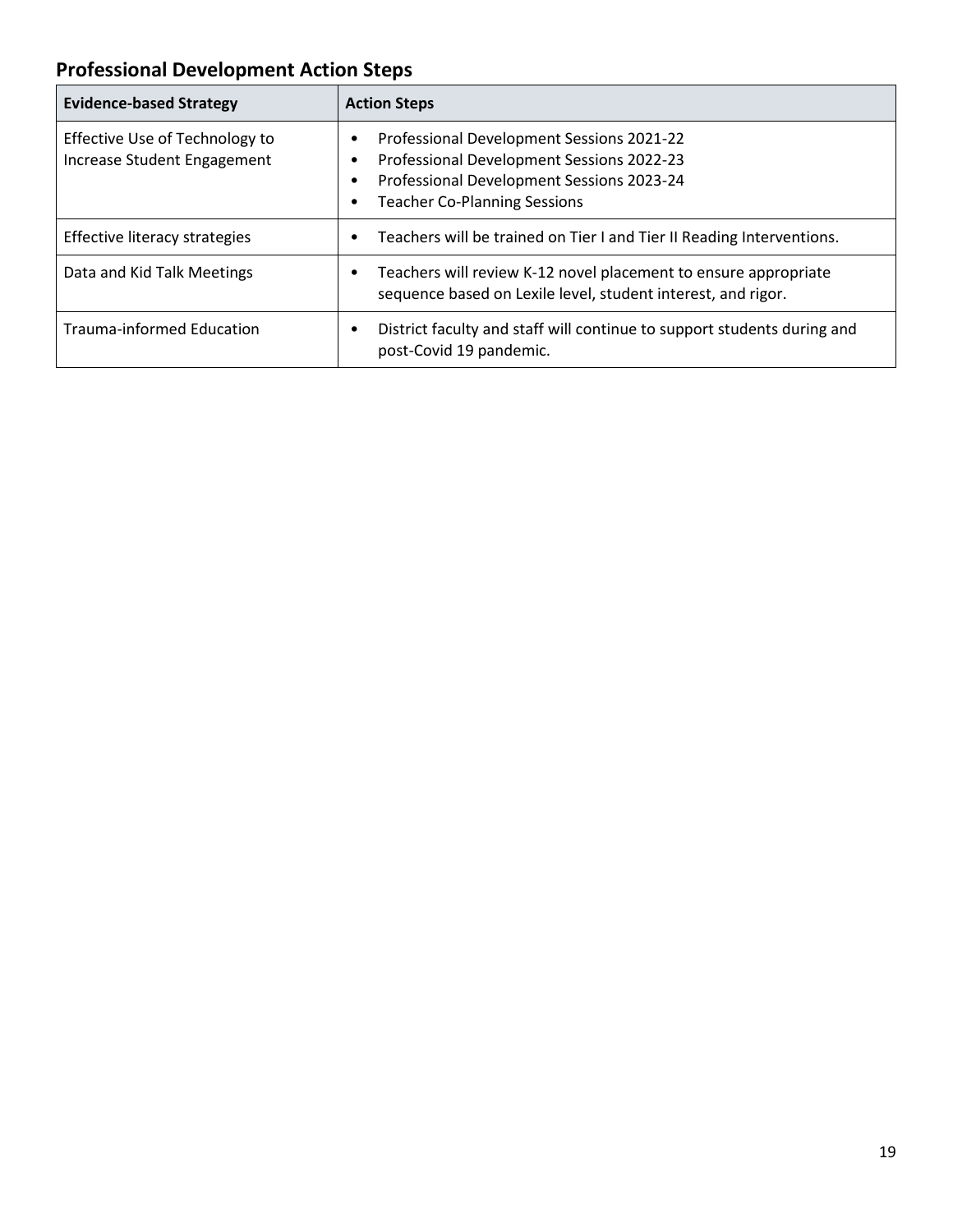## **Professional Development Activities**

| <b>Engaging Students in a Blended Learning Environment</b>       |                                                    |          |                                                                                                               |                                                                          |                                |                                                                                                                                                                    |            |                                                             |                                                                               |
|------------------------------------------------------------------|----------------------------------------------------|----------|---------------------------------------------------------------------------------------------------------------|--------------------------------------------------------------------------|--------------------------------|--------------------------------------------------------------------------------------------------------------------------------------------------------------------|------------|-------------------------------------------------------------|-------------------------------------------------------------------------------|
| <b>Action Step</b>                                               | Topics to be<br><b>Audience</b><br><b>Included</b> |          | Evidence of<br><b>Learning</b>                                                                                |                                                                          | Lead<br><b>Person/Position</b> | Anticipated<br><b>Timeline</b><br><b>Start Date</b>                                                                                                                |            | Anticipated<br><b>Timeline</b><br><b>Completion</b><br>Date |                                                                               |
| Professional<br>$\bullet$<br>Development<br>Sessions 2021-<br>22 | <b>Teachers</b>                                    |          | Introduction to<br>blended learning, Use<br>of Technology to<br>Deepen<br>Understanding,<br>Hands-on Takeaway | Observation data<br>demonstrates<br>teachers are<br>utilizing strategies |                                | Dr. Jennifer Murphy                                                                                                                                                | 08/17/2021 |                                                             | 08/19/2021                                                                    |
| <b>Learning Formats</b>                                          |                                                    |          |                                                                                                               |                                                                          |                                |                                                                                                                                                                    |            |                                                             |                                                                               |
| <b>Type of Activities</b>                                        |                                                    |          | <b>Frequency</b>                                                                                              |                                                                          |                                | <b>Danielson Framework</b><br><b>Component Met in this Plan</b>                                                                                                    |            | <b>Trainings</b>                                            | <b>This Step Meets the</b><br><b>Requirements of</b><br><b>State Required</b> |
| Inservice day                                                    |                                                    | Half-day |                                                                                                               |                                                                          | ٠<br>$\bullet$<br>$\bullet$    | 1d: Demonstrating Knowledge of<br>Resources<br>3c: Engaging Students in Learning<br>4d: Participating in a Professional<br>Community<br>4a: Reflecting on Teaching |            |                                                             | <b>Teaching Diverse Learners</b><br>in an Inclusive Setting                   |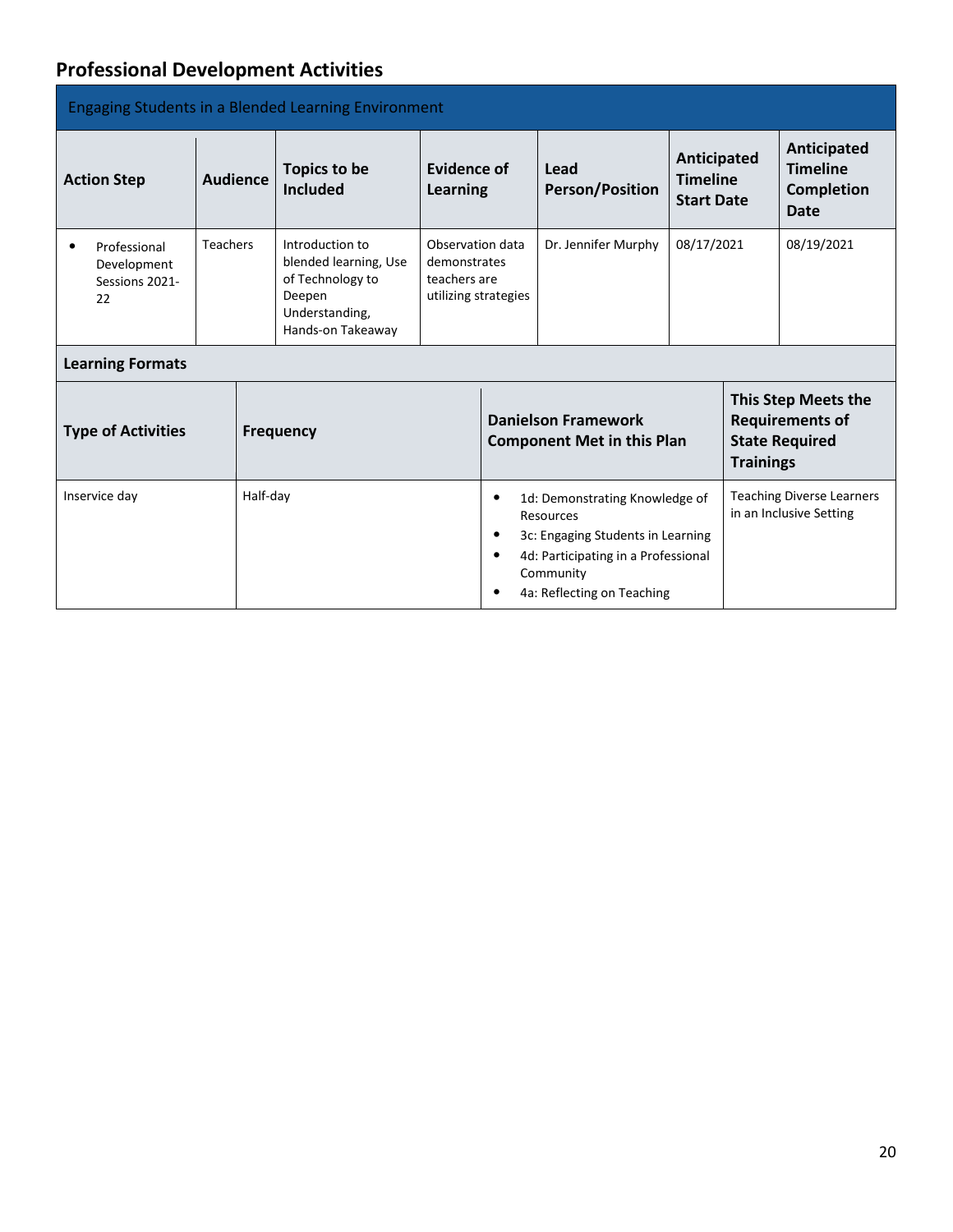| Follow-up from August 2021 Training                    |                 |          |                                           |                                                                                         |                                                                                                            |                                |                                                                                  |  |                                                                    |
|--------------------------------------------------------|-----------------|----------|-------------------------------------------|-----------------------------------------------------------------------------------------|------------------------------------------------------------------------------------------------------------|--------------------------------|----------------------------------------------------------------------------------|--|--------------------------------------------------------------------|
| <b>Action Step</b>                                     | <b>Audience</b> |          | <b>Topics to</b><br>be<br><b>Included</b> | Evidence of<br>Learning                                                                 |                                                                                                            | Lead<br><b>Person/Position</b> | Anticipated<br><b>Timeline Start</b><br>Date                                     |  | Anticipated<br><b>Timeline</b><br><b>Completion</b><br><b>Date</b> |
| Professional<br>Development<br><b>Sessions 2021-22</b> | <b>Teachers</b> |          | Reflection on<br>lessons<br>developed     | Increase in use of<br>blended learning<br>strategies during<br>classroom<br>instruction |                                                                                                            | Dr. Jennifer Murphy            | 10/29/2021                                                                       |  | 10/29/2021                                                         |
| <b>Learning Formats</b>                                |                 |          |                                           |                                                                                         |                                                                                                            |                                |                                                                                  |  |                                                                    |
| <b>Type of Activities</b><br><b>Frequency</b>          |                 |          | <b>Met in this Plan</b>                   | <b>Danielson Framework Component</b>                                                    |                                                                                                            |                                | This Step Meets the<br><b>Requirements of State</b><br><b>Required Trainings</b> |  |                                                                    |
| Inservice day                                          |                 | Half-day |                                           |                                                                                         | 1e: Designing Coherent Instruction<br>3c: Engaging Students in Learning<br>٠<br>4a: Reflecting on Teaching |                                |                                                                                  |  | Teaching Diverse Learners in<br>an Inclusive Setting               |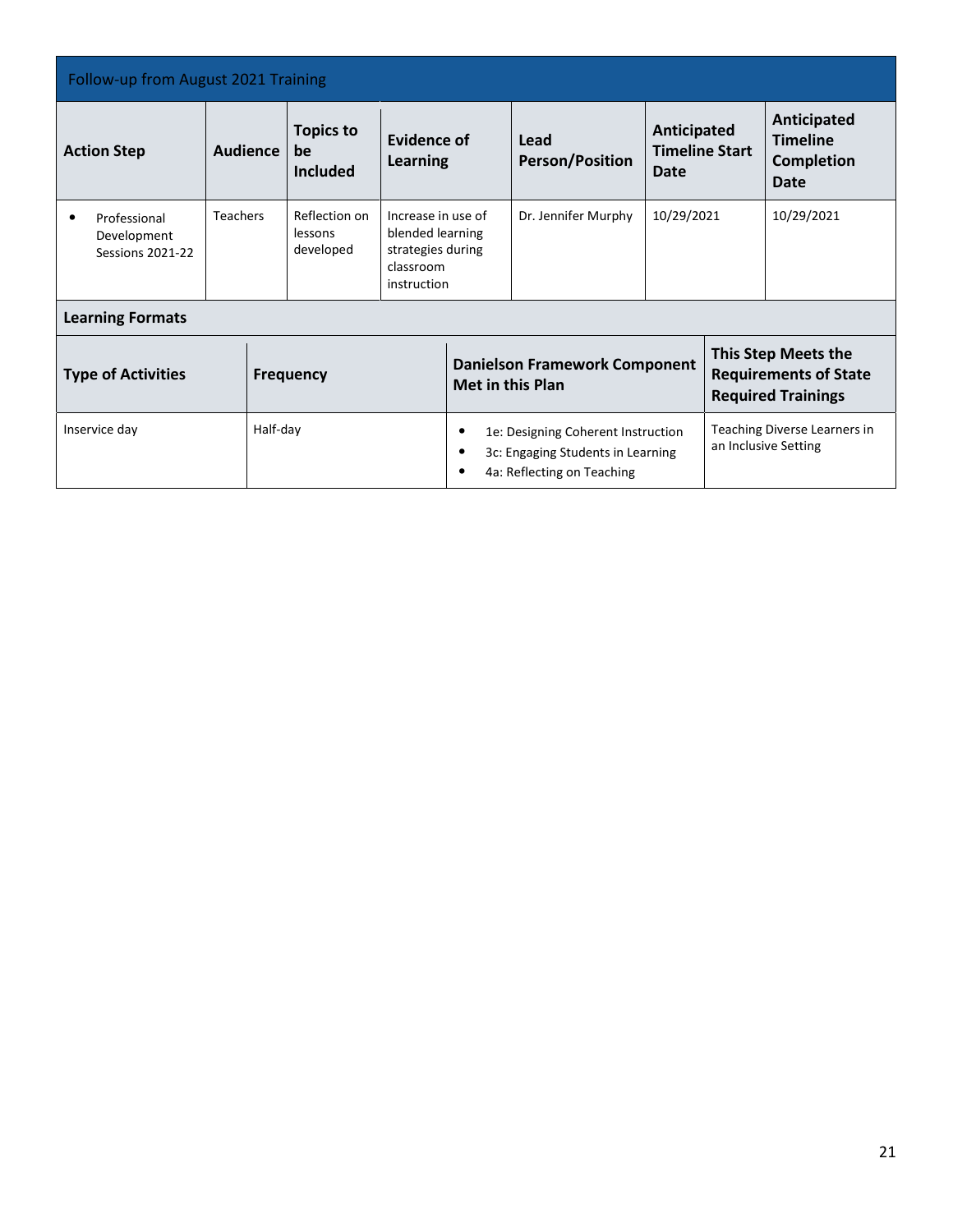| <b>Trauma Informed Practices</b>                                                                                               |                 |                                                                                                                                                               |                                                                                                                                                                   |                       |                                                                   |                                                     |          |                                                                    |  |
|--------------------------------------------------------------------------------------------------------------------------------|-----------------|---------------------------------------------------------------------------------------------------------------------------------------------------------------|-------------------------------------------------------------------------------------------------------------------------------------------------------------------|-----------------------|-------------------------------------------------------------------|-----------------------------------------------------|----------|--------------------------------------------------------------------|--|
| <b>Action Step</b>                                                                                                             | <b>Audience</b> | <b>Topics to be</b><br><b>Included</b>                                                                                                                        | Evidence of<br><b>Learning</b>                                                                                                                                    |                       | Lead<br><b>Person/Position</b>                                    | Anticipated<br><b>Timeline</b><br><b>Start Date</b> |          | Anticipated<br><b>Timeline</b><br><b>Completion</b><br><b>Date</b> |  |
| District faculty<br>$\bullet$<br>and staff will<br>continue to<br>support<br>students during<br>and post-Covid<br>19 pandemic. | <b>Teachers</b> | Identifying trauma<br>triggers,<br>supporting<br>students<br>experiencing<br>trauma, the<br>impacts of the<br>pandemic on<br>children                         | Teachers demonstrate<br>an understanding of<br>trauma triggers,<br>supporting students<br>experiencing trauma,<br>and the impacts of the<br>pandemic on children. |                       | Dr. Jennifer Murphy                                               | 02/18/2022                                          |          | 02/18/2022                                                         |  |
| <b>Learning Formats</b>                                                                                                        |                 |                                                                                                                                                               |                                                                                                                                                                   |                       |                                                                   |                                                     |          |                                                                    |  |
| <b>Type of Activities</b><br><b>Frequency</b>                                                                                  |                 | This Step Meets the<br><b>Danielson Framework</b><br><b>Requirements of</b><br><b>Component Met in this Plan</b><br><b>State Required</b><br><b>Trainings</b> |                                                                                                                                                                   |                       |                                                                   |                                                     |          |                                                                    |  |
| Inservice day                                                                                                                  |                 |                                                                                                                                                               |                                                                                                                                                                   | $\bullet$<br>Students | 1b: Demonstrating Knowledge of<br>4c: Communicating with Families |                                                     | (Act 18) | <b>Trauma Informed Training</b>                                    |  |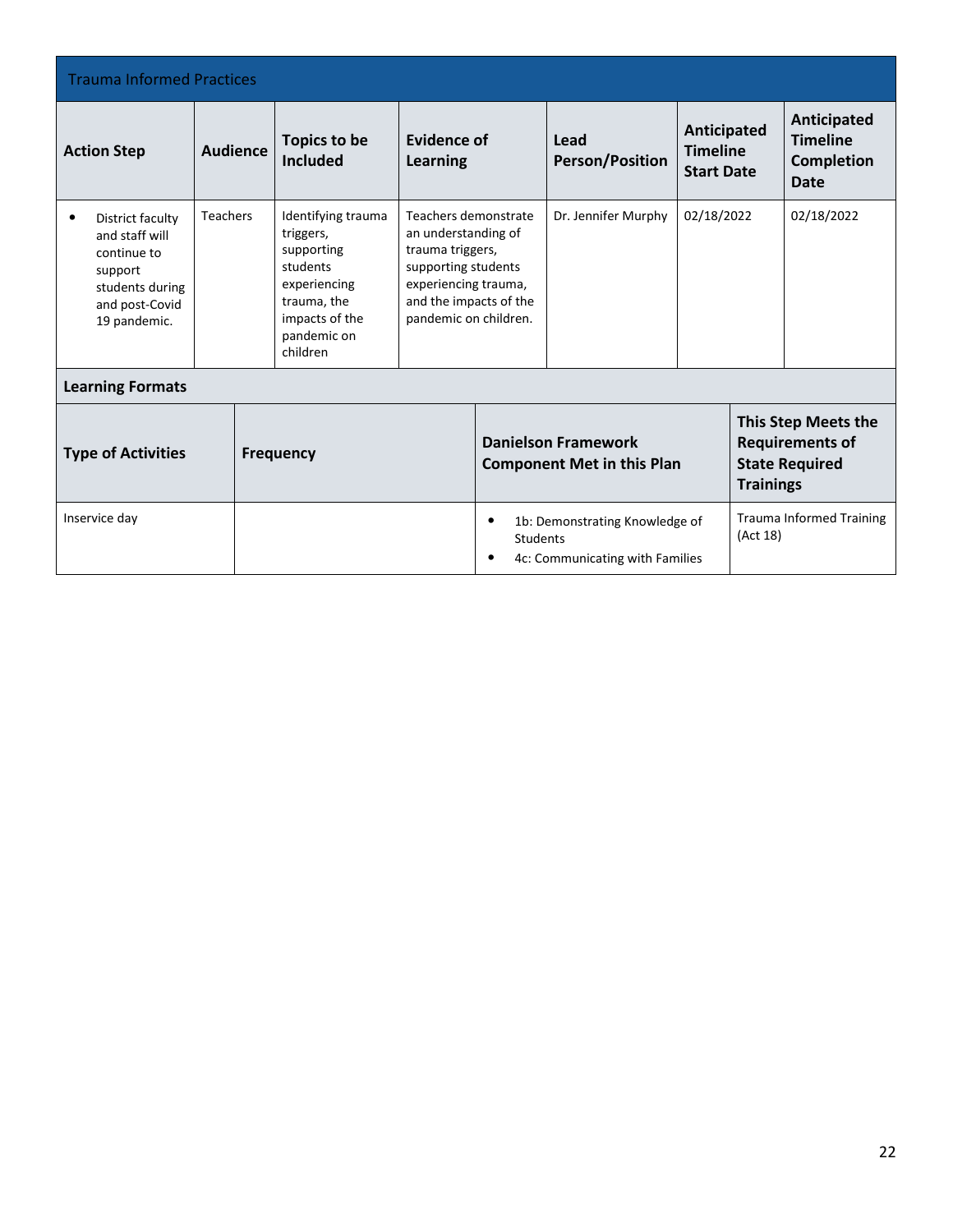| Tier I and Tier II Intervention Strategies                                                  |                          |       |                                                                          |                                                                                                  |                                                                                                                                                                                                                                                   |                                                     |                                                                                  |                                                                    |                                                       |
|---------------------------------------------------------------------------------------------|--------------------------|-------|--------------------------------------------------------------------------|--------------------------------------------------------------------------------------------------|---------------------------------------------------------------------------------------------------------------------------------------------------------------------------------------------------------------------------------------------------|-----------------------------------------------------|----------------------------------------------------------------------------------|--------------------------------------------------------------------|-------------------------------------------------------|
| <b>Action Step</b>                                                                          | <b>Audience</b>          |       | <b>Topics to be</b><br><b>Included</b>                                   | <b>Evidence of</b><br>Lead<br><b>Person/Position</b><br><b>Learning</b>                          |                                                                                                                                                                                                                                                   | Anticipated<br><b>Timeline</b><br><b>Start Date</b> |                                                                                  | Anticipated<br><b>Timeline</b><br><b>Completion</b><br><b>Date</b> |                                                       |
| Teachers will be<br>$\bullet$<br>trained on Tier I<br>and Tier II Reading<br>Interventions. | $K-5$<br><b>Teachers</b> |       | Read Naturally,<br>Haggerty, Just<br>Words, and<br>Corrective<br>Reading | All teachers use<br>effective practices<br>to deliver<br>intervention and<br>curriculum lessons. |                                                                                                                                                                                                                                                   | Dr. Michael Fisher                                  | 08/17/2021                                                                       |                                                                    | 06/14/2024                                            |
| <b>Learning Formats</b>                                                                     |                          |       |                                                                          |                                                                                                  |                                                                                                                                                                                                                                                   |                                                     |                                                                                  |                                                                    |                                                       |
| <b>Type of Activities</b><br><b>Frequency</b>                                               |                          |       |                                                                          | <b>Danielson Framework</b><br><b>Component Met in this Plan</b>                                  |                                                                                                                                                                                                                                                   |                                                     | This Step Meets the<br><b>Requirements of State</b><br><b>Required Trainings</b> |                                                                    |                                                       |
| Workshop(s)                                                                                 |                          | years | Quarterly over the next three                                            |                                                                                                  | 1a: Demonstrating Knowledge of<br>٠<br><b>Content and Pedagogy</b><br>1b: Demonstrating Knowledge of<br><b>Students</b><br>1d: Demonstrating Knowledge of<br>Resources<br>1c: Setting Instructional Outcomes<br>1f: Designing Student Assessments |                                                     |                                                                                  |                                                                    | Language and Literacy<br>Acquisition for All Students |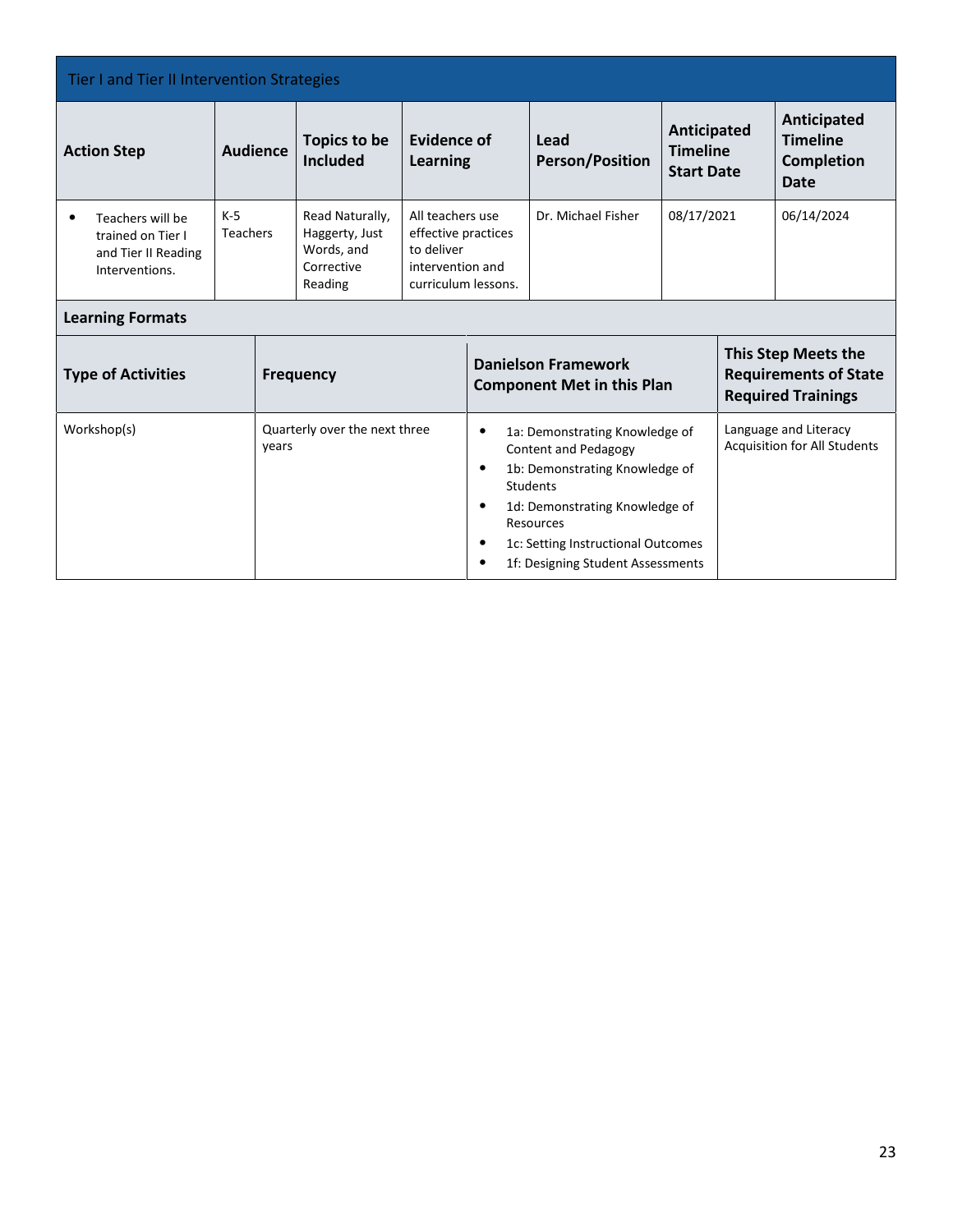| New Novel Selection for Grades K - 12                                                                                                        |                             |                                                                                                                                                                                                                          |                                                                          |                                                                     |  |                                |                                                                                         |  |                                                             |
|----------------------------------------------------------------------------------------------------------------------------------------------|-----------------------------|--------------------------------------------------------------------------------------------------------------------------------------------------------------------------------------------------------------------------|--------------------------------------------------------------------------|---------------------------------------------------------------------|--|--------------------------------|-----------------------------------------------------------------------------------------|--|-------------------------------------------------------------|
| <b>Action Step</b>                                                                                                                           | <b>Audience</b>             |                                                                                                                                                                                                                          | Topics to be<br><b>Included</b>                                          | Evidence of<br><b>Learning</b>                                      |  | Lead<br><b>Person/Position</b> | Anticipated<br><b>Timeline</b><br><b>Start Date</b>                                     |  | Anticipated<br><b>Timeline</b><br><b>Completion</b><br>Date |
| Teachers will review K-<br>12 novel placement to<br>ensure appropriate<br>sequence based on<br>Lexile level, student<br>interest, and rigor. | $K - 12$<br><b>Teachers</b> |                                                                                                                                                                                                                          | Selecting novels<br>for rigor and<br>use in<br>classroom<br>instruction. | Teachers may<br>select new<br>novels for<br>reading<br>instruction. |  | Dr. Jennifer Murphy            | 08/15/2022                                                                              |  | 06/09/2023                                                  |
| <b>Learning Formats</b>                                                                                                                      |                             |                                                                                                                                                                                                                          |                                                                          |                                                                     |  |                                |                                                                                         |  |                                                             |
| <b>Type of Activities</b><br><b>Frequency</b>                                                                                                |                             |                                                                                                                                                                                                                          |                                                                          | <b>Danielson Framework</b><br><b>Component Met in this Plan</b>     |  |                                | <b>This Step Meets the</b><br><b>Requirements of State</b><br><b>Required Trainings</b> |  |                                                             |
| Workshop(s)<br>Quarterly                                                                                                                     |                             | Language and Literacy<br>1a: Demonstrating Knowledge of<br><b>Acquisition for All Students</b><br>Content and Pedagogy<br>1b: Demonstrating Knowledge of<br>Students<br>4d: Participating in a Professional<br>Community |                                                                          |                                                                     |  |                                |                                                                                         |  |                                                             |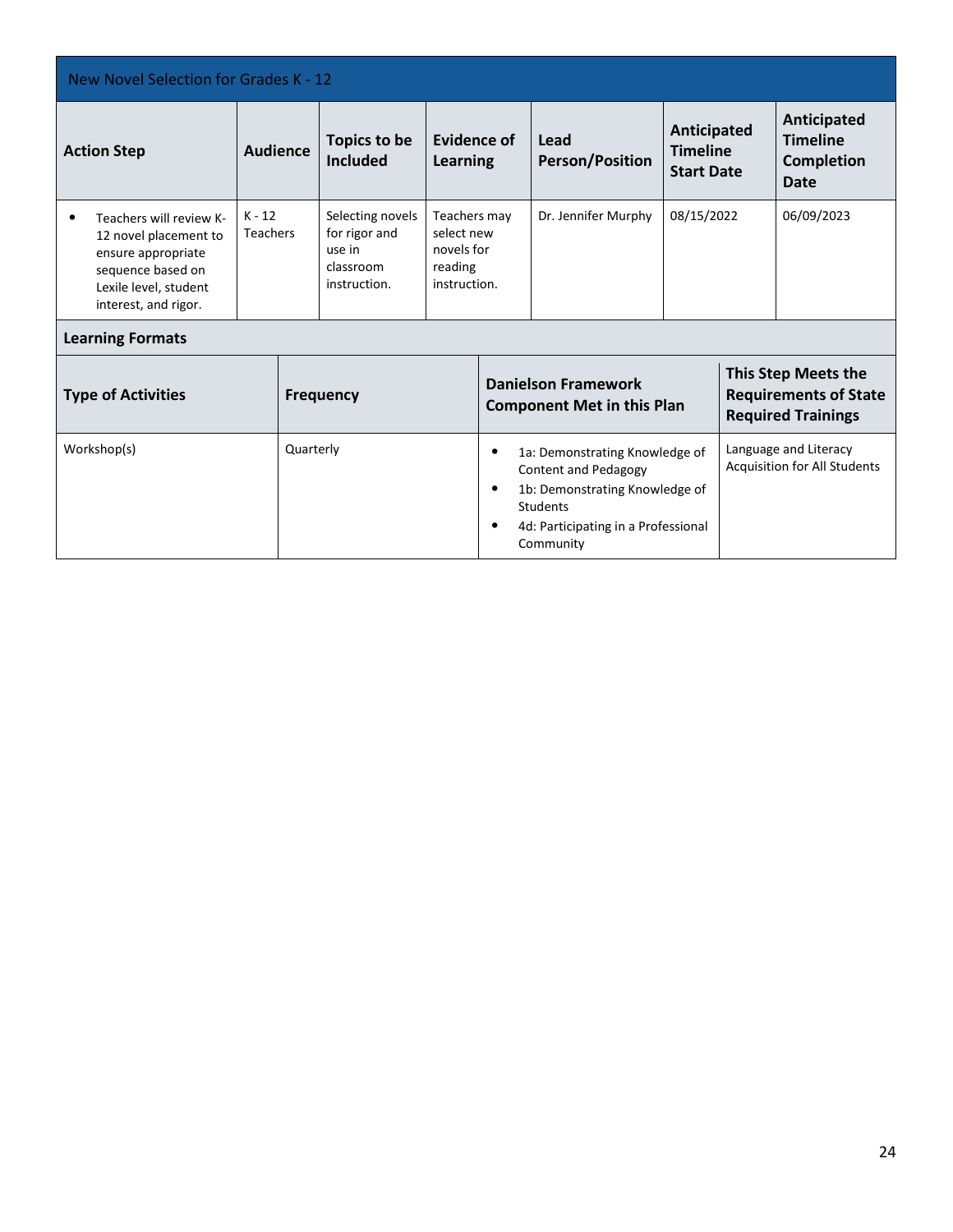# **Communications Action Steps**

| <b>Evidence-based Strategy</b>   | <b>Action Steps</b>                                                                                |
|----------------------------------|----------------------------------------------------------------------------------------------------|
| Effective literacy<br>strategies | Teachers will be trained on Tier I and Tier II Reading Interventions.                              |
| Trauma-informed<br>Education     | District faculty and staff will continue to support students during and post-Covid 19<br>pandemic. |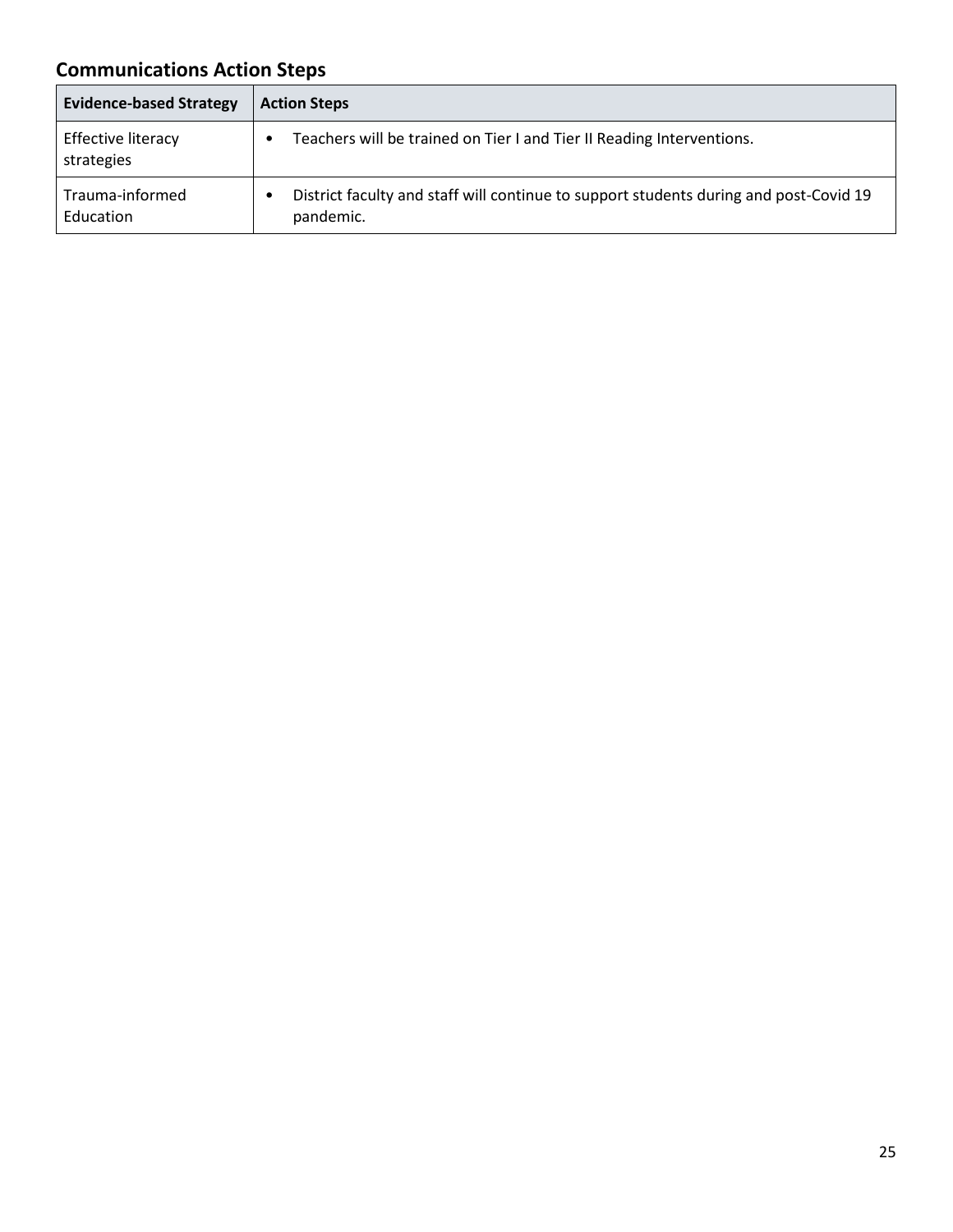### **Communications Activities**

| <b>Kid Talk/Data Meetings</b>                                                    |                                      |                                                         |                                 |                                                     |                                                          |  |  |  |  |
|----------------------------------------------------------------------------------|--------------------------------------|---------------------------------------------------------|---------------------------------|-----------------------------------------------------|----------------------------------------------------------|--|--|--|--|
| <b>Action Step</b>                                                               | Audience                             | Topics to be<br><b>Included</b>                         | <b>Type of</b><br>Communication | Anticipated<br><b>Timeline Start</b><br><b>Date</b> | Anticipated<br><b>Timeline</b><br><b>Completion Date</b> |  |  |  |  |
| Teachers will be trained<br>¢<br>on Tier I and Tier II<br>Reading Interventions. | Teachers, parents,<br>administration | Student<br>benchmark and<br>progress<br>monitoring data | Dr. Michael Fisher              | 08/24/2021                                          | 06/09/2023                                               |  |  |  |  |
| <b>Communications</b>                                                            |                                      |                                                         |                                 |                                                     |                                                          |  |  |  |  |
| <b>Type of Communication</b>                                                     |                                      |                                                         | <b>Frequency</b>                |                                                     |                                                          |  |  |  |  |
| Other                                                                            |                                      |                                                         | Monthly                         |                                                     |                                                          |  |  |  |  |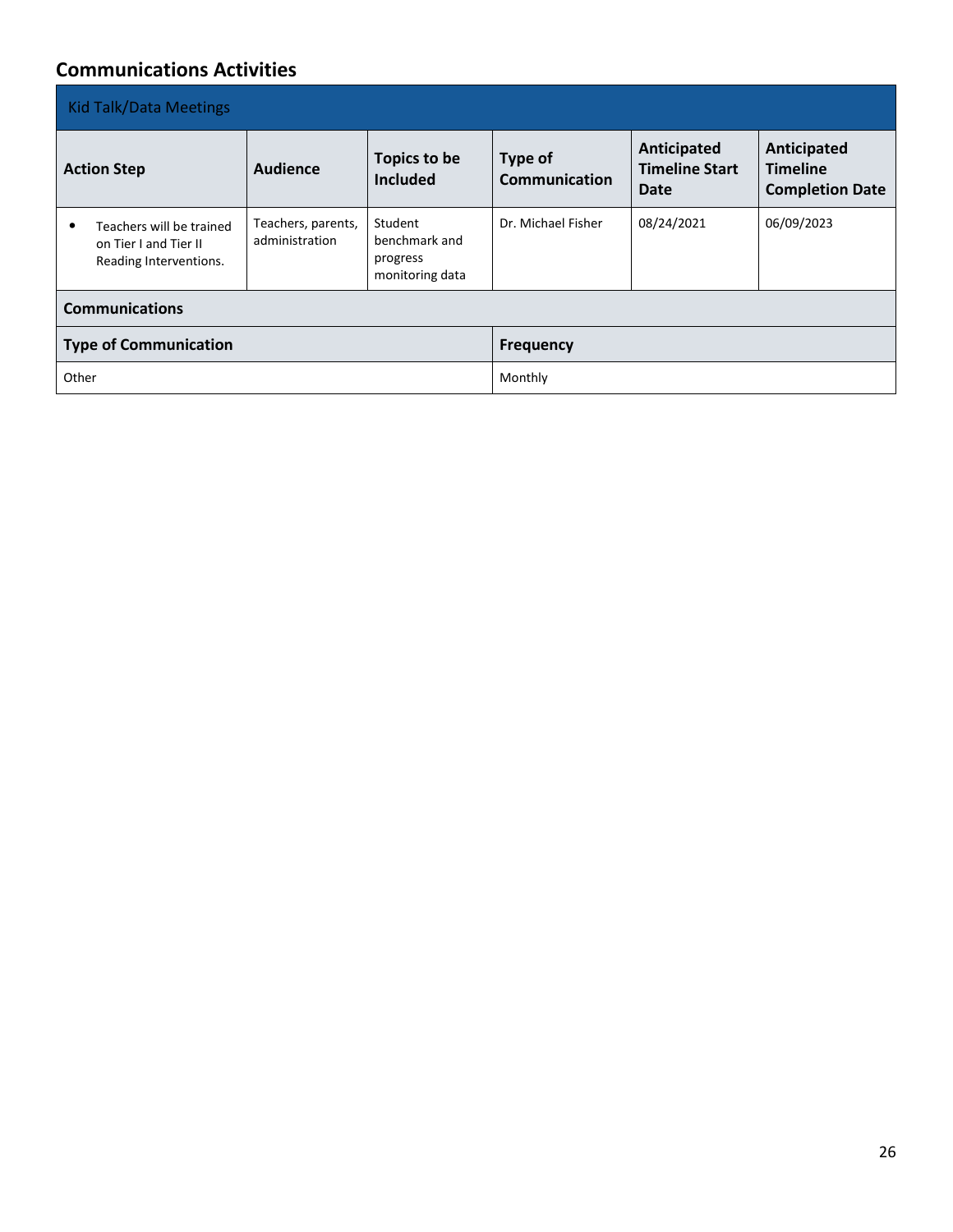| <b>Effective Literacy Strategies</b>                                                                           |                                         |                                                                               |                                 |                                              |                                                      |  |  |  |  |  |
|----------------------------------------------------------------------------------------------------------------|-----------------------------------------|-------------------------------------------------------------------------------|---------------------------------|----------------------------------------------|------------------------------------------------------|--|--|--|--|--|
| <b>Action Step</b>                                                                                             | Audience                                | Topics to be<br><b>Included</b>                                               | Type of<br><b>Communication</b> | Anticipated<br><b>Timeline Start</b><br>Date | Anticipated<br><b>Timeline</b><br>Completion<br>Date |  |  |  |  |  |
| District faculty and staff<br>٠<br>will continue to support<br>students during and post-<br>Covid 19 pandemic. | <b>District</b><br>faculty and<br>staff | Trauma-informed<br>approaches to<br>education, Threat<br>Assessment, Safe2Say | Dr. Michael Fisher              | 08/17/2021                                   | 06/10/2022                                           |  |  |  |  |  |
| <b>Communications</b>                                                                                          |                                         |                                                                               |                                 |                                              |                                                      |  |  |  |  |  |
| <b>Type of Communication</b>                                                                                   |                                         |                                                                               | <b>Frequency</b>                |                                              |                                                      |  |  |  |  |  |
| Presentation                                                                                                   |                                         |                                                                               | Quarterly                       |                                              |                                                      |  |  |  |  |  |